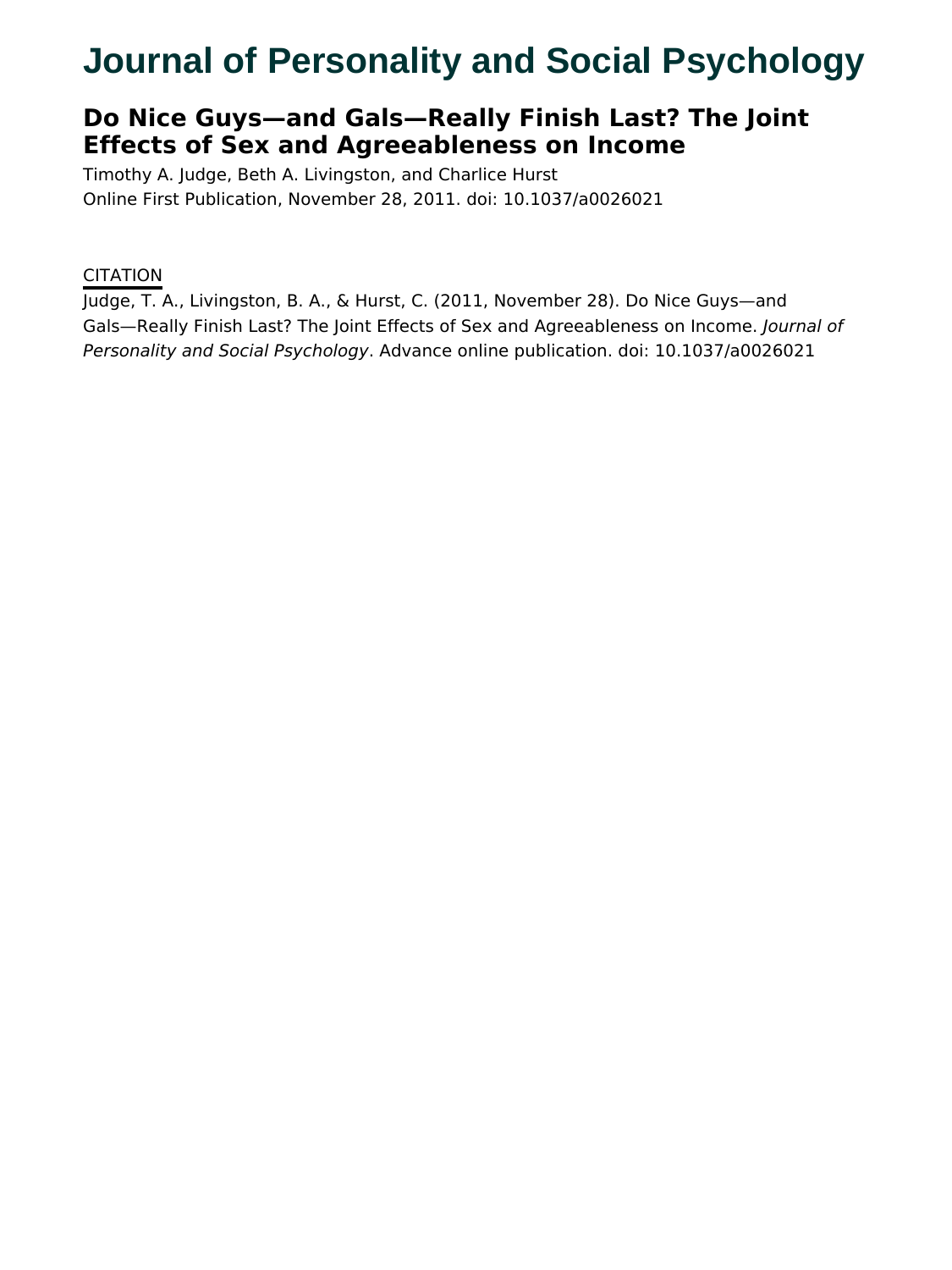# Do Nice Guys—and Gals—Really Finish Last? The Joint Effects of Sex and Agreeableness on Income

Timothy A. Judge Mendoza College of Business, University of Notre Dame

Beth A. Livingston School of Industrial and Labor Relations, Cornell University

# Charlice Hurst Richard Ivey School of Business, University of Western Ontario

Sex and agreeableness were hypothesized to affect income, such that women and agreeable individuals were hypothesized to earn less than men and less agreeable individuals. Because agreeable men disconfirm (and disagreeable men confirm) conventional gender roles, agreeableness was expected to be more negatively related to income for men (i.e., the pay gap between agreeable men and agreeable women would be smaller than the gap between disagreeable men and disagreeable women). The hypotheses were supported across 4 studies. Study 1 confirmed the effects of sex and agreeableness on income and that the agreeableness–income relationship was significantly more negative for men than for women. Study 2 replicated these results, controlling for each of the other Big Five traits. Study 3 also replicated the interaction and explored explanations and paradoxes of the relationship. A 4th study, using an experimental design, yielded evidence for the argument that the joint effects of agreeableness and gender are due to backlash against agreeable men.

*Keywords:* personality, agreeableness, sex, income, pay, gender wage gap

In 1948, speaking of the New York Giants, legendary baseball manager Leo Durocher was quoted as saying that "nice guys finish last." Although Durocher (not known to be a very nice guy himself) maintained that his words were taken out of context (George & Boller, 1989), his statement has virtually become a truism in United States business culture, where assertiveness and competitiveness are vaunted attributes (Hofstede, 1980). Despite rather wishful articles in the popular press extolling a shift in culture toward "the power of nice" (Thaler & Koval, 2006) and a "kindness revolution" (Horrell, 2006), Durocher's words receive some support from the research literature. "Niceness"—in the form of the trait of agreeableness— does not appear to pay.

Agreeable individuals place greater value on their interpersonal relationships (Graziano & Tobin, 2002), are more motivated to maintain these relationships (Digman, 1997), are more prosocial (Graziano, Habashi, Sheese, & Tobin, 2007; Penner, Dovidio, Piliavin, & Schroeder, 2005; Penner, Fritzsche, Caiger, & Freifeld, 1995), are more cooperative and helpful (Graziano & Eisenberg, 1997; LePine & Van Dyne, 1998), and, as a result, are better liked by their peers (Jensen-Campbell et al., 2002). Evidence suggests that agreeableness, despite— or perhaps because of—its social benefits, is negatively related to income and earnings (Bozionelos, 2004; Mueller & Plug, 2006; Ng, Eby, Sorensen, & Feldman, 2005; Nyhus & Pons, 2005; Rode, Arthaud-Day, Mooney, Near, & Baldwin, 2008; Spurk & Abele, 2010).

Although the cliché attributed to Durocher does have an element of truth, it might also need to be qualified. In 1948, nice guys may have finished last because they were competing almost entirely against other guys. Over the years since, their pool of competitors has increasingly included women. Based on the persistent wage gap between men and women in the United States (e.g., Blau & Ferber, 1992; Bureau of Labor Statistics, 2006), it seems likely that women in general finish behind nice guys, with nice "gals" coming in last; however, social role and role congruity theories (Eagly, 1987; Eagly & Karau, 2002) also suggest that men do take a hit for being highly agreeable, while women may not reap the same benefits for low agreeableness that men do.

Because of the association of agreeableness with strongly prescribed and opposing behavioral norms for men and women, the effect of agreeableness on income might be quite different for women than for men. To test this association, we conducted four studies. In the next section, we discuss the separate associations of gender and agreeableness with income and their hypothesized joint effect on income.

#### **Gender and Earnings**

There is a persistent gender wage gap in the United States. This gap is apparent in the analysis of census data from 1955 until the present (e.g., Blau & Ferber, 1992; Bureau of Labor Statistics, 2006). Researchers have been attempting to explain components of the gap for decades (e.g., Blau & Ferber, 1992; Blau & Kahn, 1994; Weinberger & Kuhn, 2010). It narrowed considerably in the

Timothy A. Judge, Mendoza College of Business, University of Notre Dame; Beth A. Livingston, School of Industrial and Labor Relations, Cornell University; Charlice Hurst, Richard Ivey School of Business, University of Western Ontario, London, Ontario, Canada.

Correspondence concerning this article should be addressed to Timothy A. Judge, University of Notre Dame, 360 Mendoza College of Business, Notre Dame, IN 46556. E-mail: tjudge@nd.edu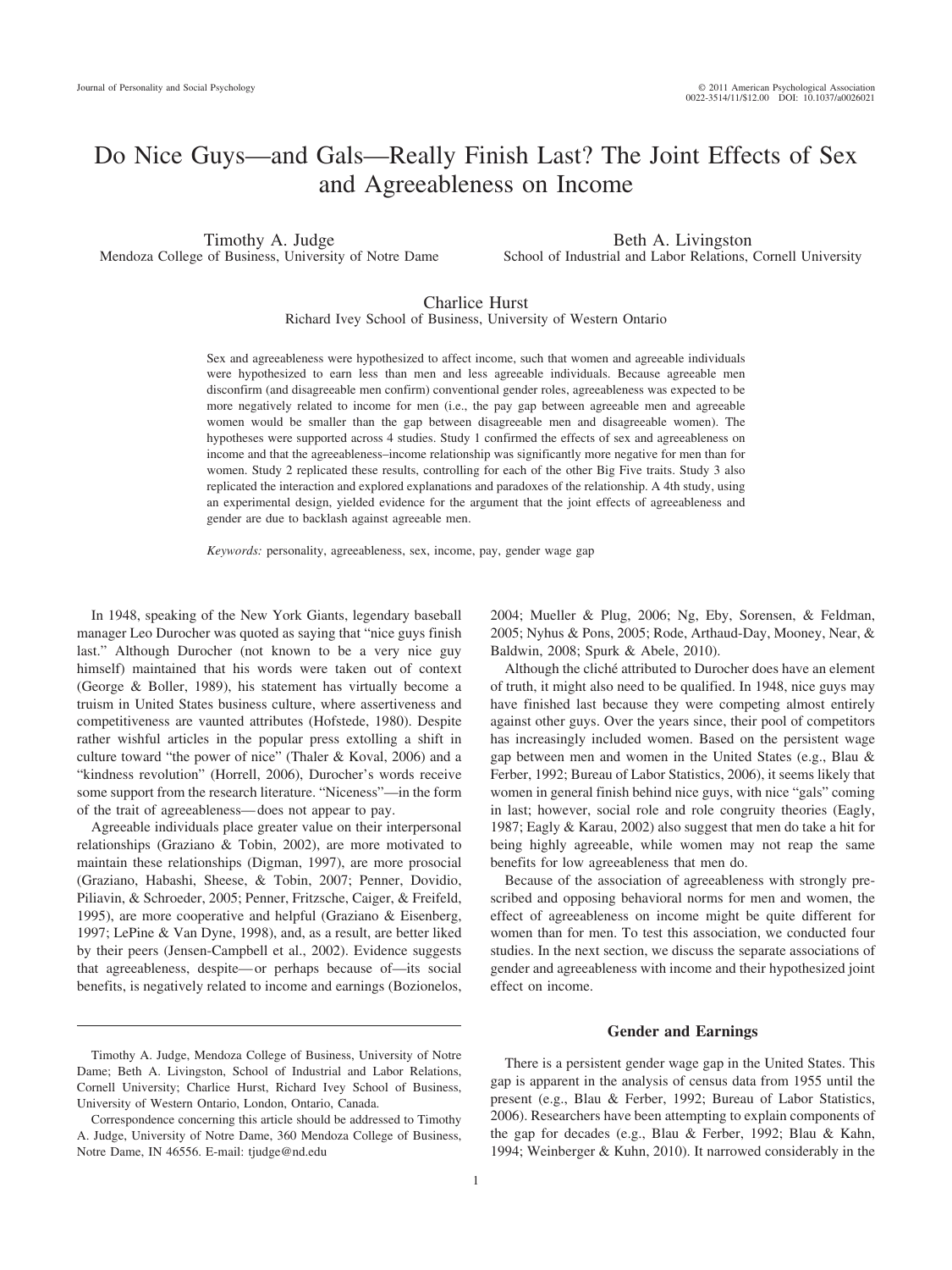1980s, but convergence slowed in the 1990s (Blau & Kahn, 2006), and despite the many contributing factors studied, researchers have not been able to explain the gender wage gap entirely.

Traditionally, there are two categories of explanations for the gender wage gap. Demand-side explanations are based on examinations of the influence of structural and institutional characteristics of the labor market (e.g., discrimination; Auster, 1989; Blau & Ferber, 1992). Supply-side explanations are drawn from investigations of the effects of differences in human capital (e.g., Weinberger & Kuhn, 2010) and career decision making (e.g., Jackson & Grabski, 1988) between men and women. These categories of explanations may also help explain the effect of agreeableness on income and the joint influence of agreeableness and gender.

# **Agreeableness and Earnings**

One has simply to look to Costa and McCrae's (1992) six facets of agreeableness—trust, straightforwardness, altruism, compliance, modesty, and tender-mindedness—to get an idea of what an agreeable person is like. But what of people low in agreeableness? Are they antagonistic boors with no concern for their relationships? On the one hand, research on the variability of trait manifestation in behavior (Fleeson & Gallagher, 2009) indicates that, on average, people low in agreeableness are basically amicable. They are just slightly more likely than people high in trait agreeableness to behave disagreeably in certain situations by, for instance, aggressively advocating for their position during conflicts (Van de Vliert & Euwema, 1994). On the other hand, high levels of disagreeableness may be associated with psychopathy (Derefinko & Lynam, 2006), suggesting that disagreeable individuals may be predisposed toward antisocial or deviant behaviors (Decuyper, De Pauw, De Fruyt, De Bolle, & De Clercq, 2009). However, most disagreeable individuals are unlikely to suffer from clinical psychological disorders, and, as evident in the myriad acts of corporate malfeasance reported in the literature (Balch & Armstrong, 2010), antisocial behaviors do not preclude earning higher incomes.

Agreeableness is only modestly related to job performance in general, but it does confer benefits in the interpersonal dimension of job performance (Hurtz & Donovan, 2000). Given the increasing reliance of organizations on teams, it would seem that people high in agreeableness would have at least a slight economic advantage over those low in agreeableness. The fact that researchers repeatedly report the opposite is puzzling (Mueller & Plug, 2006; Ng et al., 2005; Nyhus & Pons, 2005; Rode et al., 2008; Spurk & Abele, 2010), and none have offered more than minimal explanations for this finding. Yet, as with the association between gender and income, both supply- and demand-side forces may be responsible.

From the supply side, people high in agreeableness may not translate their human capital into financial gain as well as people low in agreeableness. According to McCrae and Costa's (1996) five-factor conceptualization, personality traits affect individuals' adaptations to their environment, including the ways in which they self-regulate. If highly agreeable people are primarily motivated by the goal to build and maintain positive relationships with others (Digman, 1997), this may conflict with other types of goals that promote extrinsic career success, as suggested by Spurk and Abele's (2010) finding that the negative relationship between agreeableness and income was mediated by career advancement goals. Setting goals to build their reputation or advance their organizational position might be viewed by highly agreeable people as competitive behavior, undermining their desire to maintain social harmony. On the other hand, because people low in agreeableness do not prize smooth interpersonal interactions as a basic goal and, in fact, value competition, they may be more likely to behave in ways that advance their interests relative to others. In particular, possibly stemming from their high sense of psychological entitlement (Campbell, Bonacci, Shelton, Exline, & Bushman, 2004) and lower level of willingness to compromise their selfinterests (Barry & Friedman, 1998), disagreeable bargainers reach more favorable individual settlements in distributive negotiations (Barry & Friedman, 1998; Liu, Friedman, & Chi, 2005). This may be one of the primary reasons for the negative relationship between agreeableness and earnings— disagreeable individuals are less likely to settle for less favorable outcomes when engaged in negotiations over their pay or other outcomes.

The aspiration toward harmonious social relationships may also lead highly agreeable people to adhere excessively to social norms (Paulhus & Trapnell, 2008). There is evidence that, although people high in agreeableness engage in more altruistic behaviors at work (Ilies, Scott, & Judge, 2006; LePine & van Dyne, 1998), they are less likely to enact voice behaviors that constructively challenge existing practice (LePine & van Dyne, 1998). Although altruistic behaviors are a facet of performance, they involve selfsacrifice and are often not rewarded (LePine & van Dyne, 1998). Voice behaviors may, on the other hand, attract rewards, particularly when they are directed toward persuading others of the value of one's ideas.

From a demand-side perspective, it is perhaps counterintuitive that employers may favor people low in agreeableness. People evaluate each other on the two basic dimensions of warmth/ communion and competence/agency (Able, Cuddy, Judd, & Yzerbyt, 2008). Generally, communion is privileged over competence in overall evaluations of people (Wojciszke & Abele, 2008). Based on this, one might expect for employers to value highly agreeable people more. But Wojciszke and Abele (2008) found that, when an individual's goal achievement is entwined with the behavior of the person they are evaluating, as in the work environment, the ranking of communion and agency are flipped: Perceptions of agency become more important. Thus, agreeable people would not necessarily reap advantages from being perceived as highly warm by their employer. Yet less agreeable people might gain from not being perceived as warm.

Although being disagreeable does not mean that one is more competent or agentic— communion and agency are not opposite ends of the same construct (Wiggins, 1991)—it may imply as much in the minds of employers. People who are low in agreeableness may be perceived as more competent by virtue of their lack of warmth (Benyus et al., 2009). Amabile and Glazebrook (1982) found that people who were highly critical of others were rated as more competent than those offering favorable evaluations. Furthermore, in an experimental study, Tiedens (2001) found that people recommended a higher status position and higher pay for job applicants who expressed anger—a display that is more likely among disagreeable people (Jensen-Campbell, Knack, Waldrip, & Campbell, 2007; Meier & Robinson, 2004). The relationship be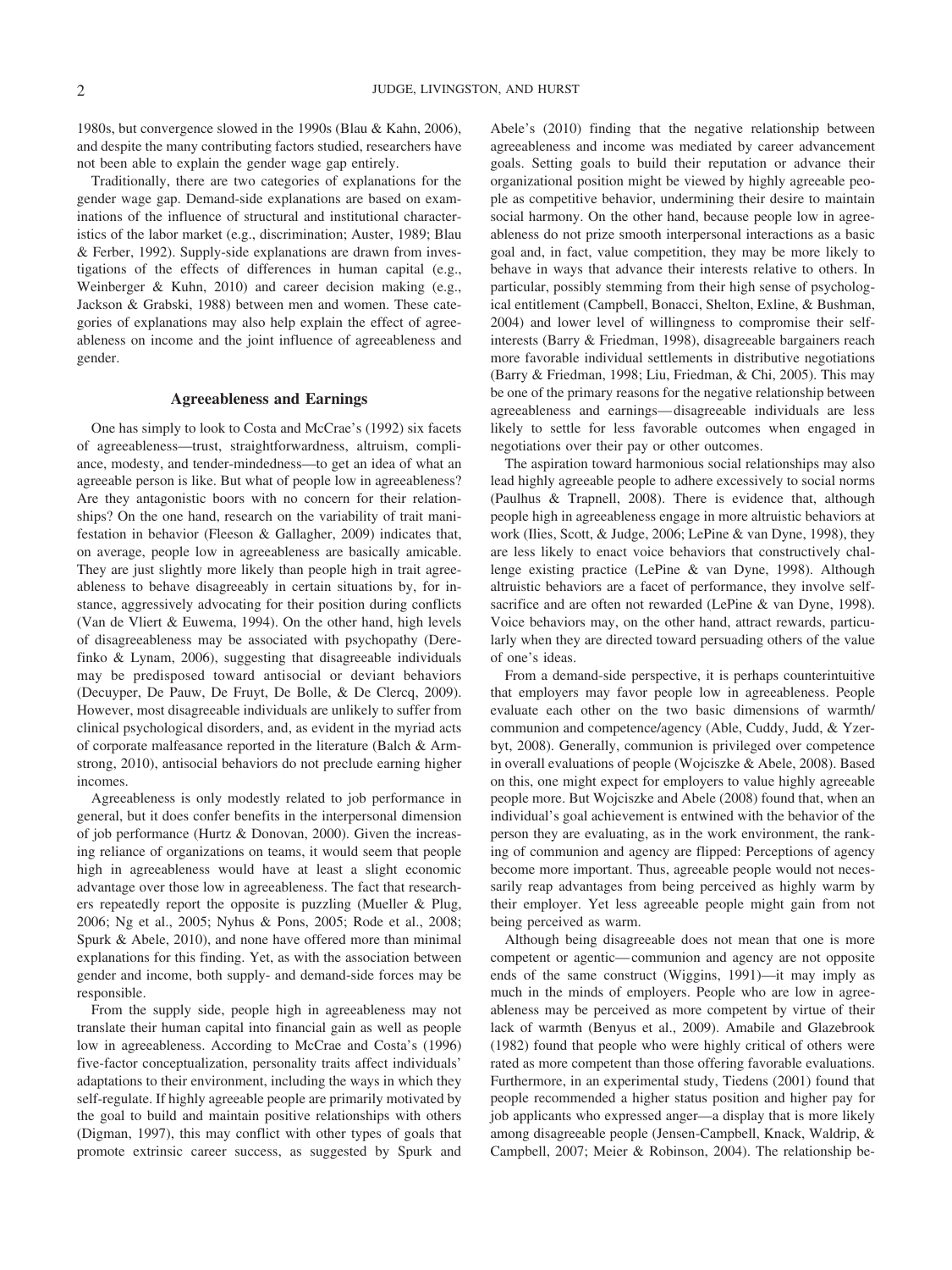tween anger and recommendations for status and pay was mediated by competence perceptions; liking of the applicant, on the other hand, had no effect on recommendations. Thus, although agreeable people might be well-liked, their warmth may undermine perceptions of their competence relative to their disagreeable peers, who may, in fact, be no better equipped for the job. Disagreeable behaviors, particularly in settings where competitiveness and aggressiveness are valued, seem to signal ability and promise.

# **Differential Agreeableness–Income Relationship by Gender**

Research on reactions to those who violate gender norms in employment contexts suggests that, although disagreeableness may advantage both men and women in their pursuit of extrinsic success, it should particularly do so for men, because disagreeable men have the additional advantage of conforming to gender role expectations. Whereas disagreeable men reap a double benefit their disagreeableness helps them better translate their human capital into earnings advantage, and the same behavior conforms to expectations of "masculine" behavior—agreeable men are disproportionately disadvantaged. Therefore, although we expect that agreeableness will be negatively related to income for both men and for women, it will be more strongly so for men because it conflicts with social norms of masculinity. Likewise, because low agreeableness is at odds with norms for feminine behavior, disagreeableness will not likely be the same asset for women as it is for men. Thus, we would expect to see a greater difference in income between men high and low in agreeableness compared with the difference between women high and low in agreeableness. Put another way, the gender pay gap should be higher for disagreeable women versus disagreeable men than for agreeable women vs. agreeable men (although the gap should favor men—there will be a gender pay gap, even taking agreeableness and its interaction with gender into account).

According to social role and role congruity theories (Eagly, 1987; Eagly & Karau, 2002), social roles prescribe socially shared expectations of members of a particular social category (Biddle, 1979). These expectations are also normative, in that they describe qualities believed to be desirable for each sex (Eagly, 1987). Gender norms, or stereotypes, follow from observations of people in sex-typical social roles (e.g., Eagly et al., 2000) and are often organized according to communal and agentic attributes (see Bakan, 1966; Eagly, 1987). Men are expected to be high in agency and low in communion, while the opposite is expected of women (Eagly, 1987; Eagly & Steffen, 1984; Graziano & Eisenberg, 1997). Both men and women who act in ways that are contrary to expected behaviors in certain contexts may encounter backlash when they do not conform to stereotyped expectations. Backlash refers to social and economic sanctions for counterstereotypical behavior (Rudman & Fairchild, 2004). Counterstereotypical behavior often results in less favorable personnel decisions such as decreased recognition, compromised opportunities for advancement (Brescoll & Uhlmann, 2008; Rudman & Glick, 1999, 2001; Rudman & Phelan, 2008), and, at worst, sabotage directed against "deviants" (Rudman & Fairchild, 2004).

Penalties for violation of gender norms have been investigated most often with regard to women engaging in "masculine" behavior or operating in traditionally masculine roles (Brescoll & Uhlmann, 2008; Eagly, Makhijani, & Klonsky, 1992; Heilman & Okimoto, 2007; Heilman, Wallen, Fuchs, & Tamkins, 2004; Parks-Stamm, Heilman, & Hearns, 2008; Phelan, Moss-Racusin, & Rudman, 2008). Numerous studies have found that women who have been successful at traditionally masculine jobs are derogated for a lack of interpersonal warmth (Heilman & Okimoto, 2007; Heilman et al., 2004; Parks-Stamm et al., 2008). A few studies have demonstrated that men, like women, could face backlash for behaving counter to gender norms. Rudman (1998) found that selfpromoting women and self-effacing men were considered less socially attractive and less qualified than self-effacing women and self-promoting men, respectively. In fact, self-effacement seemed more of a losing strategy for men than self-promotion was for women, which is consistent with Heilman and Wallen's (2010) argument that men are likely to be penalized for the very behaviors that are prescribed for women. Their experimental study revealed that men who succeeded at female gender-typed jobs were cast by study participants as more ineffectual and less deserving of respect than women in the same job and men in a male gender-typed job. The authors argued that this pattern of ratings arose because success in a gender-inconsistent job implies a deviation from prescriptive gender norms.

Framed in an analogous manner, while individuals desiring higher extrinsic rewards might be advised to be more competitive and self-interested (i.e., less agreeable), women's efforts may be neutralized because such actions violate gender norms. Thus, women may face a "no win" situation in the sense that, should they be agreeable, they are, like men, prone to exploitation by others (Barry & Friedman, 1998; Liu et al., 2005) and are less likely to be perceived as competent (Rudman & Glick, 1999, 2001). Should they be disagreeable, however, the income advantages of disagreeableness may be dampened because their behavior violates gender role norms (Brescoll & Uhlmann, 2008).

In addition to the stereotype-related penalties for low agreeableness that women face, there are myriad other factors shown in previous research to contribute to the gender gap. We do not expect low agreeableness to compensate for all of these other variables. Thus, we expect that women low in agreeableness will earn more than women high in agreeableness but still will not earn as much as men high or low in agreeableness. Yet we expect a narrower gap between disagreeable women and highly agreeable men; the latter, we expect, will earn considerably less than disagreeable men, who are doubly advantaged by their standing on the trait via their tendency toward self-interested behavior that conforms to social roles.

# **Effect of Job and Occupation and Other Controls**

Each of the three expected relationships—that women earn less than men, that agreeable individuals earn less than the disagreeable, and that the effect of agreeableness on earnings is more negative for men—might be biased by the failure to control for job or occupational characteristics. Specifically, regarding our first expected relationship (effect of sex on earnings), the occupational segregation literature consistently shows that women are sorted into lower earning, less prestigious occupations (e.g., Duncan & Prus, 1992). Regarding our second expected relationship (effect of agreeableness on earnings), although occupational choice and selection based on agreeableness is much less well understood, R.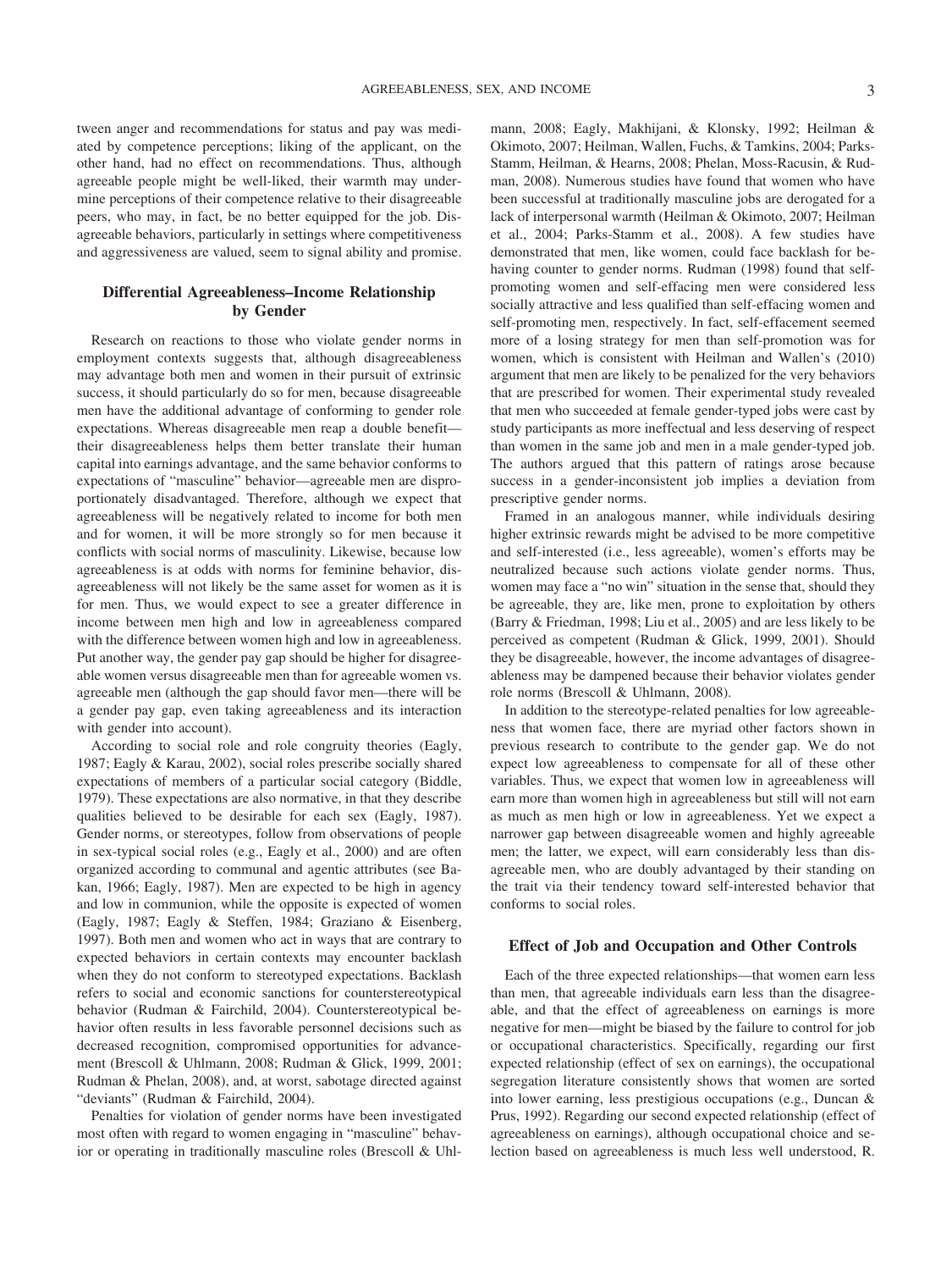Hogan's (1983) socioanalytic theory and Barrick, Stewart, and Piotrowski's (2002) results suggest that personality may affect choice of situations (J. Hogan & Holland, 2003)—in this case that agreeable individuals, being more motivated to "get along" than "get ahead," may choose to work in lower status, more serviceoriented occupations. Finally, regarding the final and focal relationship (differential effect of agreeableness on income for men vs. women), it is possible that the differential association of agreeableness with income for men and women might be affected by job and occupational characteristics. In short, it is possible that agreeableness disproportionately affects men's earnings because agreeable men (as opposed to disagreeable men) are less likely to pursue prestigious work.

Accordingly, in the third study, we tested the hypotheses controlling for various job and occupational characteristics. Across all three field studies, we included three relevant control variables: educational attainment, marital status, work history, and hours worked to control for possible third-order variables that may be related to gender, agreeableness, and earnings. Below, we introduce the individual studies and the nuances of each approach.

#### **Study 1**

In Study 1, the hypothesized relationships among gender, agreeableness, and income are tested on a large sample of working adults. In addition to the aforementioned control variables, Study 1 also controls for two other Big Five traits: neuroticism and extraversion. Neuroticism is a trait (along with agreeableness) that demonstrates the most consistently large gender effects over time (Bouchard & Loehlin, 2001), such that men are less neurotic than women. Additionally, neuroticism (or its converse, emotional stability) and extraversion have been found to be related to career success (e.g., Ng et al., 2005). Thus, controlling for these traits allows us to exclude two potential confounding factors. We also control for income at the time agreeableness was measured, so that gender, agreeableness, and their interaction predict prospective changes in income.

#### **Method**

Participants and procedure. Participants in Study 1 were individuals enrolled in the National Longitudinal Surveys of Youth (NLSY97). The NLSY97 is sponsored by the Bureau of Labor Statistics, U.S. Department of Labor, and conducted by the National Opinion Research Center (NORC) at the University of Chicago with assistance from the Center for Human Resource Research (CHRR) at The Ohio State University. The NLSY97 consists of a nationally representative sample of approximately 9,000 youths who were aged 12–16 years at the initiation of the study in 1997. Since 1997, participants have been interviewed annually, although 2008 is the most recent year for which data are available. Although the primary focus of the NLSY97 was to document the transition from school to the labor market, in 2002, data on participants' personalities were collected.

Most interviews were conducted in participants' households (in the relatively small [approximately 13%] of cases where this was not possible, participants were interviewed over the phone). Participants were provided small (typically \$10) incentives for participating in each round of interviews. Naturally, some sample

attrition occurred over time, although the level of attrition was relatively low, averaging roughly 2% per time period. Because many of the participants were of college age over the time period when income was assessed, we limited the study to those individuals who were (a) working outside the home, (b) not enrolled in college full-time, and (c) working at least 1,000 hr per year. These restrictions reduced the sample size to  $N = 560$ .

# **Measures.**

*Agreeableness.* We measured participant agreeableness by their responses to three questions that were asked in the 2002 survey. These three questions were (a) "How much do you feel that agreeable describes you as a person, where 1 means quarrelsome and 5 means agreeable?" (b) "How much do you feel that difficult describes you as a person, where 1 means cooperative and 5 means difficult?" and (c) "How much do you feel that stubborn describes you as a person, where 1 means flexible and 5 means stubborn?" The last two items were reverse-scored, and then the three responses were averaged. The coefficient alpha reliability estimate of this scale was  $\alpha = .79$ <sup>1</sup>

*Neuroticism and extraversion.* Neuroticism was measured with a four-item scale ( $\alpha = .77$ ) on the 2002 survey: (a) "How much of the time during the last month have you been a very nervous person?" (b) "How much of the time during the last month have you felt calm and peaceful?" (c) "How much of the time during the last month have you felt downhearted and blue?" and (d) "How much of the time during the last month have you been a happy person?" Responses to these questions were evaluated on a 4-point scale  $(1 = all of the time, 2 = most of the time, 3 = some$ *of the time*,  $4 = none$  *of the time*). Responses to the second and fourth questions were reverse-scored, and then participants' responses were averaged. Extraversion was measured with a twoitem scale ( $\alpha = .43$ ), completed in 2008, where participants evaluated how well two pair of traits ("extraverted, enthusiastic" and "reserved, quiet") described them. Responses were anchored on a 1 (*disagree strongly*) to 7 (*agree strongly*) scale. For the extraversion scale, responses to the second item pair were reverse scored, and responses to the two items were averaged.

Sex. Participants' sex was noted by the interviewer in the initial interview and was coded  $1 =$  male,  $2 =$  female.

*Education, marital status, hours worked, and work history.* Participant education was measured with a variable that was created to reflect, on an ordinal scale, the highest degree received as of 2004. Responses ranged from 0 (*none*) to 7 (*doctoral-level degree*). Marital status was measured by the interviewer recording, during the 2003 interview, whether the participant was married or had a partner in the household (coded 1) or was single, divorced,

<sup>&</sup>lt;sup>1</sup> We investigated the convergent validity of this measuring using an independent sample of 914 students enrolled at a Southeastern university ( $M$  age  $= 20.45$ ; 55% female). The correlation between this agreeableness scale and John's (1990) agreeableness subscale of the Big Five Inventory (BFI;  $\alpha = .77$ ) was significant ( $r = .56$ ,  $p < .01$ ). To compare this convergent validity to other agreeableness measures, we searched the literature and obtained 53 convergent validity coefficients from 23 articles. (A list of the studies included in this analysis is available from the authors.) Averaging across these 53 correlations, the average convergent validity was  $\bar{r}$  = .55 ( $\bar{r}$  = .14). Thus, the convergent validity for the Study 1 agreeableness measure is quite similar to the typical convergent validity between agreeableness measures reported in the literature.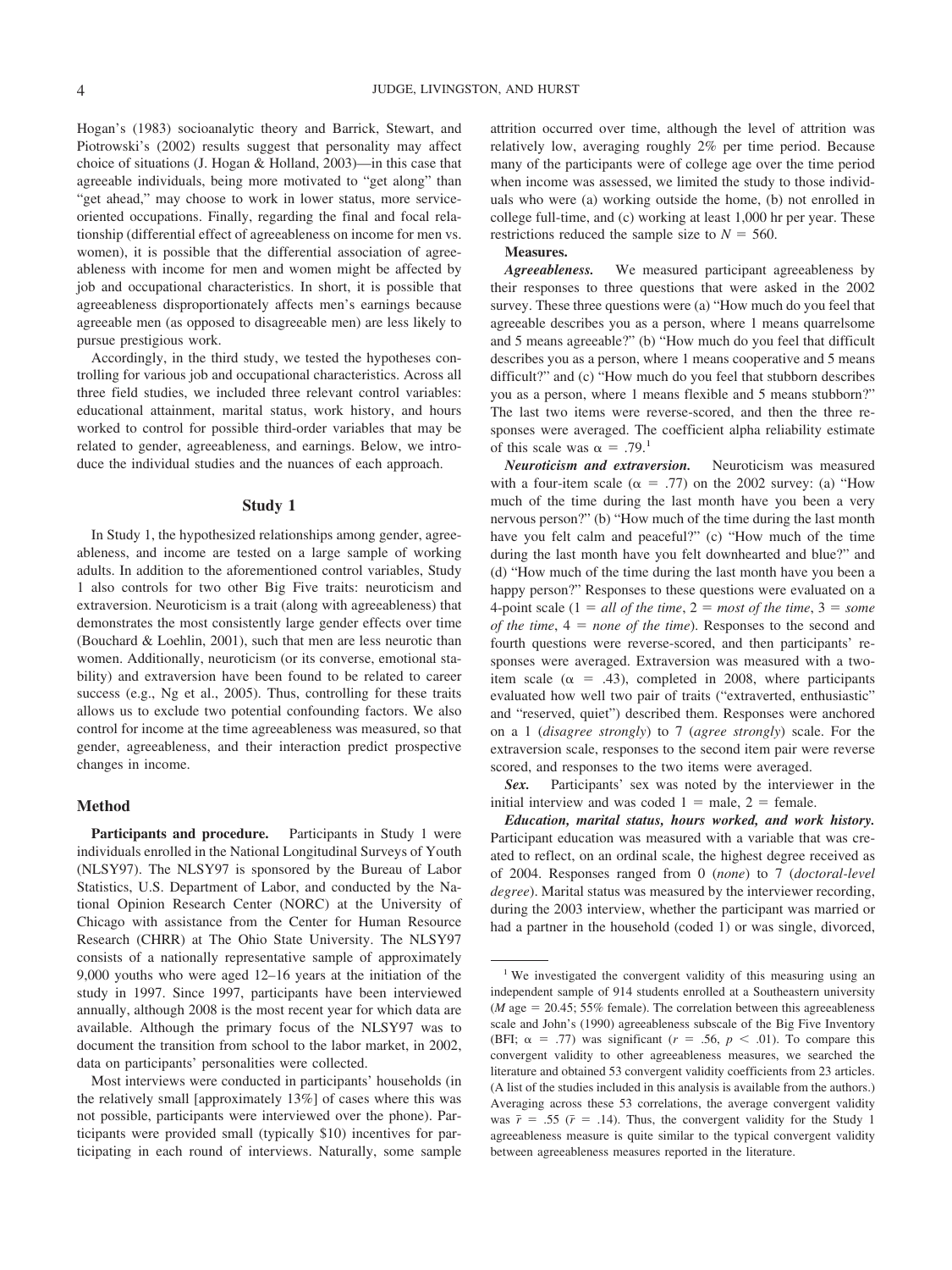separated, or widowed (coded 0). Participant hours worked was measured by computing the average hours the participant worked 2004 –2008. Continuous work history and unemployment pay were assessed, respectively, by averaging whether the participant was employed over the study (1997–2008) and whether the participant drew unemployment compensation over the study (1997– 2008).

*Income and prior income.* We measured income by averaging, across 2004 –2008, participants' responses to the question, "During (YEAR), how much income did you receive from wages, salary, commissions, or tips from all jobs, before deductions for taxes or for anything else?" Because we controlled for this variable as measured in 2003, our regression estimates changes in income over time (Edwards, 1995), after agreeableness was measured.

# **Results**

The descriptive statistics for and intercorrelations among the Study 1 variables are provided in Table 1. The regression results predicting income with gender, agreeableness, and the control variables are provided in Table 2. We estimated one pooled regression (for men and women combined), as well as separate regressions for men and women.<sup>2</sup> Because the raw (unstandardized) coefficients are in practically meaningful units, we report both raw  $(B)$  and standardized  $(\beta)$  regression coefficients.

As shown in Table 2, in the overall regression, agreeableness and gender both negatively predict earnings, meaning that women and those who score high on agreeableness earn less than men and those who score low on agreeableness. The effect sizes were such that women earned, on average, \$4,787 less than men, even controlling for education, marital status, hours worked per week, and work force continuity. Given the average salary in Study 1, this amounts to a 14% income difference. The regression results in Table 2 also show that the effect of agreeableness on income was stronger for men ( $B = -\$6,958$ ,  $\beta = -.21$ ,  $p < .01$ ) than for women ( $B = -\$1,100, \beta = -.05, ns$ ). To test whether the effect of agreeableness on earnings differed for men and women, we used the formula provided by Paternoster, Brame, Mazerolle, and Piquero (1998; see also Clogg, Petkova, & Haritou, 1995). Using this test statistic, the coefficients for agreeableness in Table 2 were significantly different for men and women ( $t = -3.53$ ,  $p < .01$ ). The top half of Figure 1 provides a graph of the regression results for men and women. As the figure shows, the negative effect of agreeableness on income is stronger for men than for women. At low levels of agreeableness (1 standard deviation below the mean on agreeableness), the gender wage gap is roughly double that at high levels of agreeableness (1 standard deviation above the mean).

The variables of neuroticism and extraversion (also Big Five personality traits) were also included in the regressions for men and for women. Neuroticism was negatively related to pay for men  $(B = -\$6,789.45, \beta = -.12, p < .05)$  but not significantly so for women ( $B = -\$6,280.13, \beta = -.16, p > .05$ ). Extraversion was not significantly related to pay for men  $(B = $1,628.01, \beta = .07,$  $p > .05$ ) or for women (*B* = \$1,118.22,  $\beta$  = .08,  $p > .05$ ). For men, neuroticism tends to result in significantly less pay than it does for women, but extraversion does not affect the income reported by men or by women.

# **Study 2**

A limitation of Study 1 is that, beyond agreeableness, only two Big Five traits—neuroticism and extraversion—were controlled. In Study 2, we seek to replicate the Study 1 results with another sample of working adults. Unlike Study 1, all of our expected relationships are tested controlling for all four of the other Big Five traits (i.e., neuroticism, conscientiousness, openness to experience, and extraversion) to ensure that our observed effects are due to agreeableness and not to the confounding effects of one of the other traits.

### **Method**

**Participants and procedure.** Participants in Study 2 were individuals enrolled in the National Survey of Midlife Development in the United States (MIDUS), an investigation of patterns, predictors, and consequences of midlife development in the areas of physical health, psychological well-being, and social attitudes. Participants were drawn from a nationally representative randomdigit-dial sample of noninstitutionalized, English-speaking adults, age 25–74 years, selected from working telephone banks in the coterminous United States. Individuals who first participated in an initial telephone interview subsequently responded to two mail surveys. The initial phone interview (lasting approximately 30 min) and subsequent mail surveys (taking an average of 2 hr to complete in total) were completed in 1 year's time, 1995–1996. Participants were instructed that the survey was being carried out through Harvard Medical School and that their individual responses would remain strictly confidential. Those who participated received a boxed pen and a check for \$20.

Of the sample of individuals originally targeted for participation, approximately 70% agreed to participate in the telephone interview, and of those, roughly 87% completed the mailed surveys. Of the 3,032 individuals who completed both the telephone interview and mailed surveys, our sample size was further limited by restricting the analysis to individuals employed full-time outside the home. All told, 1,681 individuals met these criteria, of whom 1,000 were men and 681 were women.

#### **Measures.**

*Agreeableness.* Agreeableness was measured, along with the other Big Five traits, with a series of adjectives, preceded by the instructions, "Please indicate how well each of the following describes you." Each adjective was evaluated using a  $1 = A$  *LOT*,  $2 = SOME$ ,  $3 = A LITILE$ , and  $4 = NOT AT ALL$  response scale. The seven adjectives assessing agreeableness were (a) helpful, (b)

<sup>2</sup> Because (a) hierarchical moderated regression assumes that the independent variables equally affect income for men and women, (b) the statistical interaction does not show the differential effect of agreeableness on income for both genders, and (c) moderated regression often relies on artificial subgroups (i.e., in this case, splitting agreeableness into high and low subgroups), to test the differential association of agreeableness with income for men versus women, we used Kennedy's (2003) subset test, derived from the widely used Chow (1960) test. Chow significance test results are nearly identical to those of moderated regression but provide more information (separate coefficient estimates for men and women). However, because most readers will be more familiar with moderated regression, in footnote 4, we report and discuss the variance explained by the interaction terms in the three studies.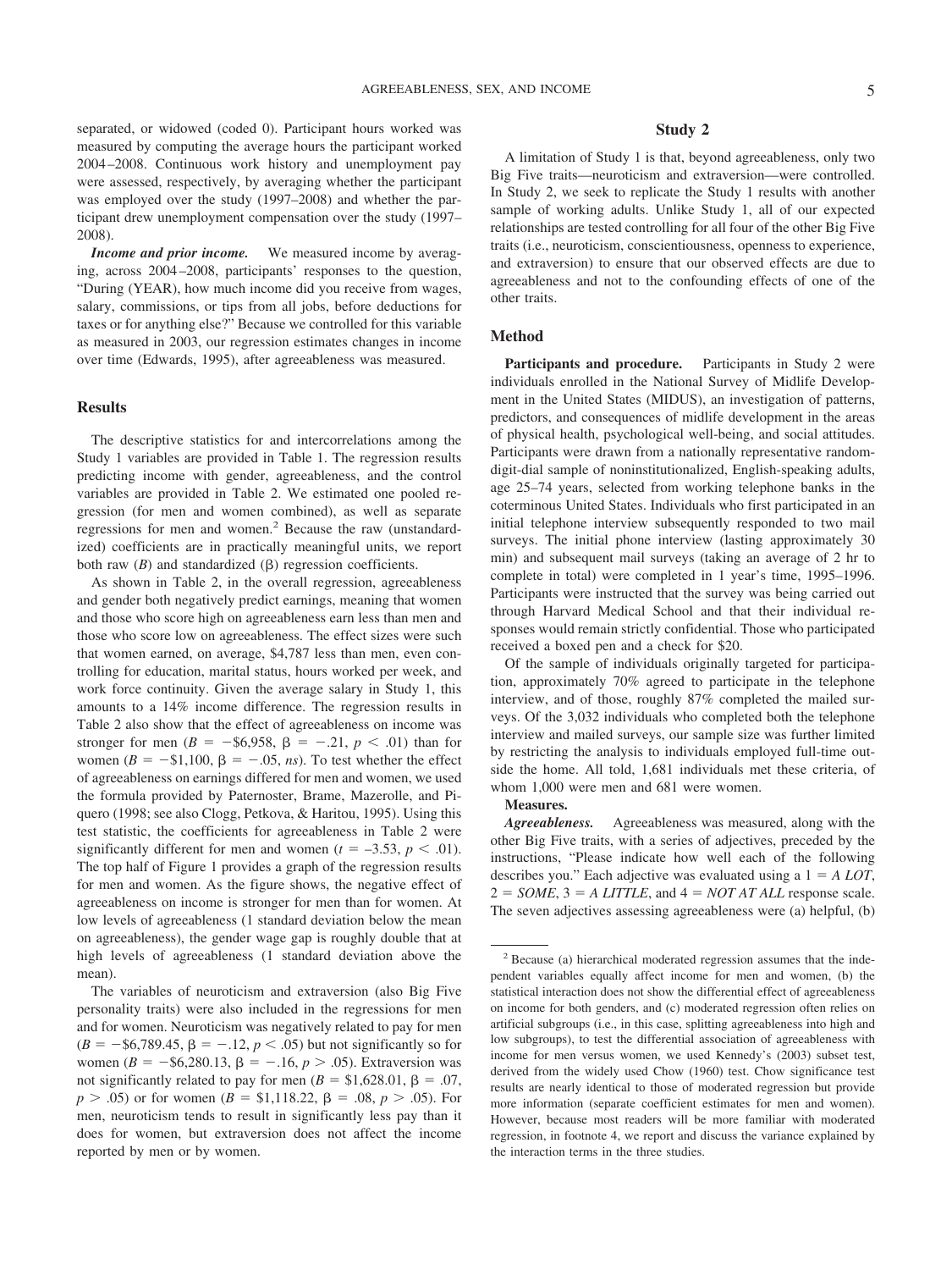Table 1

| Variable                               | $\boldsymbol{M}$ | SD        |        | 2      | 3      | 4      | 5      | 6      |     | 8      | 9   | 10  |
|----------------------------------------|------------------|-----------|--------|--------|--------|--------|--------|--------|-----|--------|-----|-----|
| 1. Education                           | 3.26             | 1.09      |        |        |        |        |        |        |     |        |     |     |
| 2. Married (1 = married, $0 =$ other)  | 0.54             | 0.50      | $-.10$ |        |        |        |        |        |     |        |     |     |
| 3. Hours worked per year               | 1,454.96         | 627.50    | $-.11$ | .03    |        |        |        |        |     |        |     |     |
| 4. Gender (1 = male, 2 = female)       | 1.44             | 0.50      | .17    | .09    | $-.12$ |        |        |        |     |        |     |     |
| 5. Agreeableness (2002)                | 3.67             | 0.81      | .02    | .00    | $-.02$ | $-.02$ |        |        |     |        |     |     |
| 6. Neuroticism (2002)                  | 1.91             | 0.46      | $-.02$ | $-.07$ | .03    | .19    | $-.22$ |        |     |        |     |     |
| 7. Extraversion (2008)                 | 4.94             | 1.20      | .20    | .03    | .00    | .12    | .01    | $-.15$ |     |        |     |     |
| 8. Continuous work history (1997–2008) | 0.87             | 0.10      | .11    | .04    | .16    | .00.   | $-.02$ | $-.03$ | .13 |        |     |     |
| 9. Unemployment pay $(1997-2008)$      | 0.13             | 0.36      | $-.12$ | .01    | $-.01$ | $-.05$ | $-.07$ | .00.   | .05 | $-.04$ |     |     |
| 10. Prior income $(2003)$              | 33,831.61        | 25,979.75 | .04    | $-.04$ | .05    | $-.06$ | $-.04$ | $-.02$ | .04 | .05    | .00 |     |
| 11. Income (2004–2008)                 | 34,326.25        | 23,095.11 | .09    | .00    | .04    | $-.12$ | $-.11$ | $-.13$ | .10 | .03    | .01 | .22 |
|                                        |                  |           |        |        |        |        |        |        |     |        |     |     |

*Means, Standard Deviations, and Intercorrelations Among Study 1 Variables (Study 1/NLS97)*

*Note*. NLS97 = National Longitudinal Surveys of Youth.  $N = 560$ . Correlations greater than .09 are significant at the  $p < .05$  level. Correlations greater than .12 are significant at the  $p < .01$  level.

friendly, (c) warm, (d) caring, (e) softhearted, (f) outspoken, and (g) sympathetic. So that high scores reflected high levels of agreeableness, all items— except item "f"—were reverse-scored. Agreeableness scores were then computed by averaging responses to the seven items. The coefficient alpha reliability estimate for this scale was  $\alpha = .76$ <sup>3</sup>

*Other Big Five traits.* The other four Big Five traits were assessed with the same adjectival measure described above. Extraversion was measured with eight items (e.g., outgoing, assertive, talkative),  $\alpha = .81$ ; conscientiousness was measured with eight items (e.g., organized, hardworking, careless [reverse-scored]),  $\alpha$  = .75; neuroticism was measured with five items (e.g., moody, self-confident [reverse-scored], nervous),  $\alpha = .74$ ; openness was measured with six items (e.g., creative, curious, broad-minded),  $\alpha = .75$ .

*Sex.* Sex of the participant was recorded in the initial interview and, as in the other studies, was coded as  $1 =$  male,  $2 =$ female.

*Education, marital status, hours worked, and work history.* Education was measured with an item in which participants were asked, "What is the highest grade of school or year of college you completed?" Responses were categorized as 1 (*some grade school to some high school*), 2 (*GED or graduated from high school*), 3 (some college [no bachelor's degree]), and 4 (*graduated from college or obtained other professional degree*). From this, we created a dummy variable indicating whether the participant had a college degree. Marital status was measured with a question asking participants, "Are you married, separated, divorced, widowed, or never married?" From this, we created a dummy variable indicating whether the participant was married (coded 1) or not (coded 0). Hours worked was measured by participants' responses to the question, "In an average week, how many hours do you work for pay?" Unemployment status was assessed  $(0 = no, 1 = yes)$  if individuals were currently unemployed or looking for work. Continuous work history was assessed by respondents' answers to the question, "Starting from the year you first worked for 6 months or more, and continuing up to the present, how many years were you employed at least 6 months out of the year?"

*Job complexity.* Job complexity was measured with a sevenitem composite ( $\alpha = .88$ ) variable reflecting, among others, the numeric aptitude required in the job, the degree to which the job involved responsibility for the direction, control or planning of an activity, the complexity of the work in dealing with things or objects, complexity of the work in dealing with data, and adaptability required in giving and receiving instructions.

*Income.* Income was measured with participants' responses to the question, "What was your own personal earnings income in the past 12 months, before taxes?"

# **Results**

The descriptive statistics and correlations among Study 2 variables are provided in Table 3. The regression results for the sample overall, and for men and women separately, are provided in Table 4. As Table 4 shows, sex and agreeableness negatively predicted earnings, meaning that women and agreeable individuals earn less than men and less agreeable individuals. This replicates our findings in Study 1.

As with Study 1, we estimated separate equations for men and women, the results of which are reported in Table 4. In this study, like the previous one, agreeableness significantly negatively predicted earnings for men  $(B = -\$10,326, p < .01)$ , whereas the effect for women was much weaker  $(B = -\$3,213, p < .05)$ , albeit statistically significant in this study. Moreover, using the same test as before, the coefficients in Table 4 were significantly different ( $t = -4.32$ ,  $p < .01$ ), and in the predicted direction, such that agreeableness impacted earnings more negatively for men than for women. The separate regression results are plotted for men and women in the bottom half of Figure 1. As the figure shows, although increasing levels of agreeableness led to decreased earnings for men and women alike, the effect was stronger for men.

**Changes in income.** Because the MIDUS study included a follow-up roughly 10 years after the first wave of data collection,

<sup>&</sup>lt;sup>3</sup> As in Study 1, we investigated the convergent validity of this measure using the same independent sample discussed in Study 1. The correlation between the agreeableness measure used in this study and John's (1990) agreeableness subscale of the Big Five Inventory ( $\alpha$  = .77) was also significant ( $r = .70$ ,  $p < .01$ ). This compares favorably with the aforementioned average agreeableness convergent validity reported in the available literature  $(\bar{r} = .55)$ .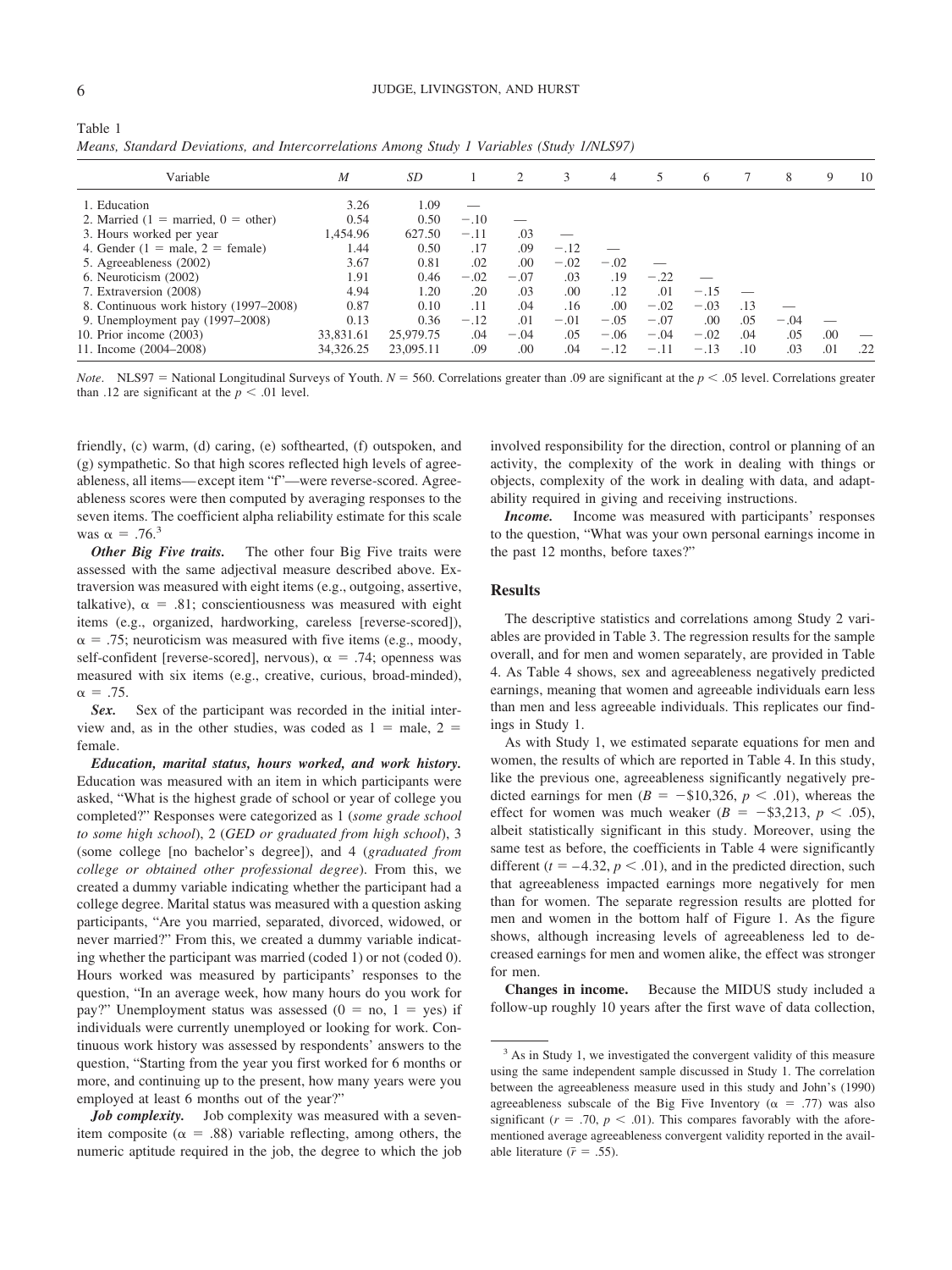| Table 2                                                      |  |  |
|--------------------------------------------------------------|--|--|
| Effects of Agreeableness and Sex on Earnings (Study 1/NLS97) |  |  |

|                            |                | Overall  |           |                          | Men       |           | Women       |           |          |  |  |
|----------------------------|----------------|----------|-----------|--------------------------|-----------|-----------|-------------|-----------|----------|--|--|
| Independent variable       | $B(\$)$        | $SE_B$   | β         | $B(\$)$                  | $SE_R$    | β         | B()         | $SE_B$    | β        |  |  |
| Education                  | 1,973.65*      | 903.20   | $.09*$    | 2,841.86*                | 1.353.21  | $.12*$    | 706.04      | 1,102.56  | .04      |  |  |
| Married                    | 641.73         | 1.901.86 | .01       | 800.42                   | 2,937.37  | .02       | 719.71      | 2,289.86  | .02      |  |  |
| Hours worked per year      | 1.15           | 1.53     | .03       | 3.27                     | 2.06      | .09       | $-3.74$     | 2.34      | $-.10$   |  |  |
| Sex (male = 1, female = 2) | $-4,787.32*$   | 1.987.78 | $-.10^*$  |                          |           |           |             |           |          |  |  |
| Agreeableness              | $-3.920.84***$ | 1.188.47 | $-.14***$ | $-6.958.08***$           | 1.866.77  | $-.21***$ | $-1,100,00$ | 1,357.21  | $-.05$   |  |  |
| Neuroticism                | $-6,513.27**$  | 2.158.80 | $-.13***$ | $-6.789.45$ <sup>*</sup> | 3.247.56  | $-.12*$   | $-6,280.13$ | 2,576.98  | $-.16$   |  |  |
| Extraversion               | 1.294.65       | 813.17   | .07       | 1.628.01                 | 1.269.54  | .07       | 1.118.22    | 929.83    | .08      |  |  |
| Continuous work history    | $-2,877.03$    | 9,412.56 | $-.01$    | $-13,494.95$             | 14,436.06 | $-.05$    | 11,660.12   | 11,188.05 | .07      |  |  |
| Unemployment pay           | 166.54         | 2.642.40 | .00       | $-435.39$                | 3.640.20  | $-.01$    | $-387.20$   | 3.680.06  | $-.01$   |  |  |
| Prior income               | $0.18***$      | 0.04     | $.20***$  | $0.23***$                | 0.06      | $.22***$  | 0.11        | 0.04      | .17      |  |  |
| Multiple $R$               |                |          | $.32***$  |                          |           | $.36***$  |             |           | $.30***$ |  |  |
| $R^2$                      |                |          | $.11***$  |                          |           | $.13***$  |             |           | $.09***$ |  |  |

*Note*. NLS97 = National Longitudinal Surveys of Youth. *N* (overall) = 560. *n* (men) = 312. *n* (women) = 248. Em dashes indicate not applicable. *p* < .05 (two-tailed). *\*\* p* < .01 (two-tailed).

we sought to replicate the finding in Study 1 that the differential effects of agreeableness on changes in earnings for men and women were replicated. Accordingly, we used the second wave measure of income (for this second wave, income was broken into 42 categories (1 = less than \$0, 2 = \$0 ..., 41 = \$175,000 –  $$199,999, 42 = $200,000$  or more). As in Study 1, we used the previous measure of income as an independent variable, which renders the dependent variable a change in income since agreeableness was measured. We used the same control variables as



*Figure 1.* Joint effect of agreeableness and gender on income, Study 1 (top). Joint effect of agreeableness and gender on income, Study 2 (bottom).  $\pm 1$  *SD* represent agreeableness scores one standard deviation above and below the average score on agreeableness.

those in Table 4, updated where possible to reflect the timing of the second wave.

Regression results indicated that agreeableness negatively predicted change in income for men ( $\beta = -.13$ ,  $p < .05$ ), whereas for women, agreeableness was not significantly related to change in income ( $\beta$  = .06, *ns*). Utilizing the Chow (1960) test, these coefficients were significantly different ( $p < .01$ ). Moreover, as before, when a single equation was estimated with an Agreeableness  $\times$  Sex interaction, the interaction was significant ( $t = 2.15$ ,  $p < .05$ ). Thus, it appears as in Study 1, the differential effect of agreeableness by gender operates not only for income, but for changes in income.

In Study 2, we also examined the other four Big Five personality traits and their effects on income for men and for women. Unlike in Study 1, neuroticism was not related to income for men  $(B =$ \$1,695,  $p > .05$ ) or for women ( $B = -\$184$ ,  $p > .05$ ) in this sample. Extraversion, on the other hand, mimicked the same results as observed in Study 1: no significant effects for men  $(B =$  $-$ \$252, *p* > .05) or for women (*B* = \$1,531, *p* > .05). Conscientiousness ( $B = $4,815, p < .01$ ) and openness ( $B = $4,090, p < .01$ ) .05), however, were both significantly positively related to income for men but not for women (conscientiousness  $B = $2,394, p >$ .05; openness  $B = -\$1,108.79, p > .05$ ). In this sample, men who are conscientious and open tend to report higher incomes while the same traits have no effect on women's income.

**Differential effects of agreeableness on other outcomes.** How generalized is the gendered nature of the agreeableness effect? Is it limited to pay, or does it apply to other outcomes as well. To answer these questions, in Study 2, we examined whether agreeableness differentially affected, for men and women, the following outcomes: current employment status (whether the individual was currently employed), proportion of time the individual was employed full-time from 1994 to 2003, the total length of unemployment in their working careers (coded as 0 for individuals who had never been unemployed), the longest interval of unemployment (again coded 0 for those never unemployed), whether the individual currently supervises others (recoded  $1 = yes$ ,  $0 = no$ ), whether the individual had ever been fired (recoded  $1 = yes$ ,  $0 =$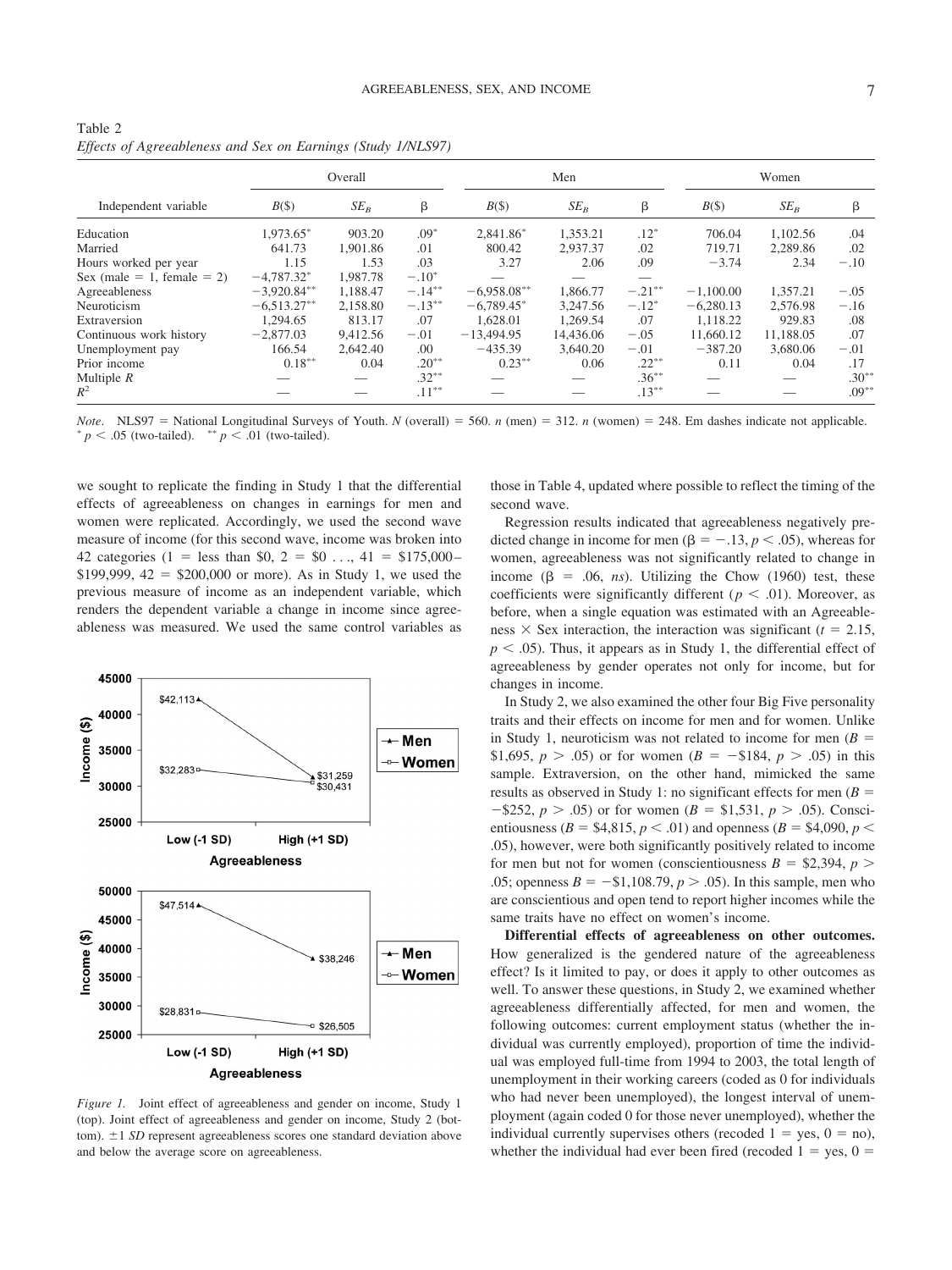Table 3

| Variable                                              | $\boldsymbol{M}$ | SD        |        | 2      | 3      | 4      | 5      | 6      |        | 8      | 9   | 10     | 11     | 12  |
|-------------------------------------------------------|------------------|-----------|--------|--------|--------|--------|--------|--------|--------|--------|-----|--------|--------|-----|
| 1. College graduate $(1 = \text{ves}, 0 = \text{no})$ | 0.69             | 0.46      |        |        |        |        |        |        |        |        |     |        |        |     |
| 2. Married (1 = married, $0 =$ other)                 | 0.62             | 0.49      | $-.07$ |        |        |        |        |        |        |        |     |        |        |     |
| 3. Hours worked per week                              | 44.14            | 9.10      | .05    | .05    |        |        |        |        |        |        |     |        |        |     |
| 4. Gender (1 = male, 2 = female)                      | 1.46             | 0.50      | $-.03$ | $-.22$ | $-.29$ |        |        |        |        |        |     |        |        |     |
| 5. Extraversion                                       | 2.89             | 0.55      | 07     | .01    | .07    | $-.01$ |        |        |        |        |     |        |        |     |
| 6. Agreeableness                                      | 3.31             | 0.43      | $-.08$ | $-.04$ | $-.09$ | .27    | .16    |        |        |        |     |        |        |     |
| 7. Conscientiousness                                  | 3.31             | 0.43      | .05    | .03    | .02    | .09    | .40    | .30    |        |        |     |        |        |     |
| 8. Neuroticism                                        | 2.16             | 0.60      | $-.09$ | $-.10$ | $-.04$ | .12    | $-.25$ | $-.08$ | $-.35$ |        |     |        |        |     |
| 9. Openness to experience                             | 3.09             | 0.53      | .21    | $-.06$ | .05    | $-.07$ | .56    | .24    | .37    | $-.25$ |     |        |        |     |
| 10. Continuous work history                           | 22.42            | 10.86     | $-.06$ | .10    | .07    | $-.13$ | .01    | .02    | .11    | $-.14$ | .01 |        |        |     |
| 11. Unemployment status                               | 0.01             | 0.10      | $-.01$ | $-.02$ | .00.   | .00.   | .01    | .00.   | .03    | .03    | .03 | $-.06$ |        |     |
| 12. Job complexity                                    | 0.05             | 0.74      | .44    | .01    | .13    | $-.01$ | .08    | $-.03$ | .09    | $-.10$ | .19 | .00    | $-.04$ |     |
| 13. Income                                            | 36,010.12        | 23,916.67 | .27    | .14    | .33    | $-.32$ | .07    | $-.19$ | .07    | $-.10$ | .13 | .18    | $-.08$ | .38 |
|                                                       |                  |           |        |        |        |        |        |        |        |        |     |        |        |     |

*Means, Standard Deviations, and Intercorrelations Among Study 2 Variables (Study 2/MIDUS)*

*Note*. MIDUS = National Survey of Midlife Development in the United States.  $N = 1,827$ . Correlations greater than .05 are significant at the  $p < .05$ level. Correlations greater than .07 are significant at the  $p < .01$  level.

no), the number of times an individual had been fired (coded as 0 for those reporting never to have been fired), the number of times the individual was not given a promotion for which he or she was eligible, and job complexity. In a few cases, agreeableness predicted these outcomes: Agreeable individuals were slightly less likely to have been fired from their job ( $\beta = -.08, p < .05$ ), and their jobs were less complex ( $\beta = -.11, p < .01$ ). However, in no case was there a differential relationship of agreeableness with these variables by gender. Thus, it does not appear that the differential effects of agreeableness by gender generalize to nonpay variables, at least within the limits of Study 2 data.

# **Study 3**

Although the previous analyses support the effect of gender and agreeableness on earnings—and the differential effect of agreeableness by gender—they do not eliminate two important potential con-

founds. It is possible that the results were observed due to occupational segregation (at least that not captured by job complexity). Specifically, if men or disagreeable people earn more because they occupy jobs with greater responsibilities, they may earn more simply for this fact. Similarly, if men or disagreeable individuals work in higher status occupations—attorneys and engineers rather than social workers or elementary school teachers—the earnings advantages enjoyed by disagreeable men may be confounded with the occupations they occupy. Accordingly, in Study 3, we sought to replicate the earlier results, controlling for job responsibility and occupational status, and to investigate possible mediators and paradoxes underlying the agreeableness– gender interaction.

## **Method**

Participants and procedure. Participants in Study 3 were enrollees in the Wisconsin Longitudinal Study (WLS). The WLS

# Table 4 *Effects of Agreeableness and Sex on Earnings (Study 2/MIDUS)*

|                            |                 | Overall  |            |                         | Men      | Women     |             |          |          |
|----------------------------|-----------------|----------|------------|-------------------------|----------|-----------|-------------|----------|----------|
| Independent variable       | $B(\$)$         | $SE_R$   | β          | $B(\$)$                 | $SE_R$   | β         | $B(\$)$     | $SE_R$   | β        |
| College graduate           | 5,979.83**      | 1,126.17 | $.12***$   | $6.948.42***$           | 1,774.16 | $.12***$  | 5,297.80    | 1,274.64 | $.14***$ |
| Married                    | $3.610.23***$   | 977.24   | $.07***$   | $7,790.76**$            | 1,629.31 | $.14***$  | $-762.43$   | 1,067.58 | $-.02$   |
| Hours worked per week      | 527.64**        | 52.96    | $.20^{**}$ | 535.09**                | 75.74    | $.20***$  | 517.54      | 70.50    | $.22***$ |
| Sex (male = 1, female = 2) | $-9.297.16***$  | 1,042.10 | $-.19***$  |                         |          |           |             |          |          |
| Extraversion               | 153.59          | 1.051.29 | .00        | $-251.80$               | 1,681.28 | $-.01$    | 1.531.21    | 1.180.05 | .05      |
| Agreeableness              | $-7,524.21***$  | 1.192.99 | $-.13***$  | $-10,326.21***$         | 1,712.52 | $-.18***$ | $-3,213.12$ | 1,560.93 | $-.07*$  |
| Conscientiousness          | 3.874.84**      | 1.276.03 | $.07***$   | 4.814.79*               | 1.906.78 | $.08*$    | 2,394.44    | 1,539.82 | .06      |
| Neuroticism                | 743.35          | 839.14   | .02        | 1.695.47                | 1,335.04 | .04       | $-184.15$   | 942.77   | $-.01$   |
| Openness                   | 1.753.26        | 1.131.11 | .04        | $4.090.32$ <sup>*</sup> | 1.767.83 | $.08*$    | $-1.108.79$ | 1,299.11 | $-.03$   |
| Continuous work history    | 299.43**        | 43.26    | $.14***$   | $329.10**$              | 65.79    | $.14***$  | 210.67      | 52.30    | $.12***$ |
| Unemployment status        | $-13.014.73***$ | 4.407.81 | $-.06***$  | $-21,587.32**$          | 6.821.23 | $-.09***$ | $-3,424.92$ | 5,106.83 | $-.02$   |
| Job complexity             | $9,177.42**$    | 696.95   | $.29***$   | $9,414.09**$            | 1,023.70 | $.29***$  | 8,537.29    | 866.55   | $.33***$ |
| Multiple $R$               |                 |          | $.58***$   |                         |          | $.52***$  |             |          | $.54*$   |
| $R^2$                      |                 |          | $.34***$   |                         |          | $.28***$  |             |          | $.29***$ |

*Note*. MIDUS = National Survey of Midlife Development in the United States. *N* (overall) = 1,828. *n* (men) = 991. *n* (women) = 837. Em dashes indicate not applicable.

 $p < .05$  (two-tailed).  $p < .01$  (two-tailed).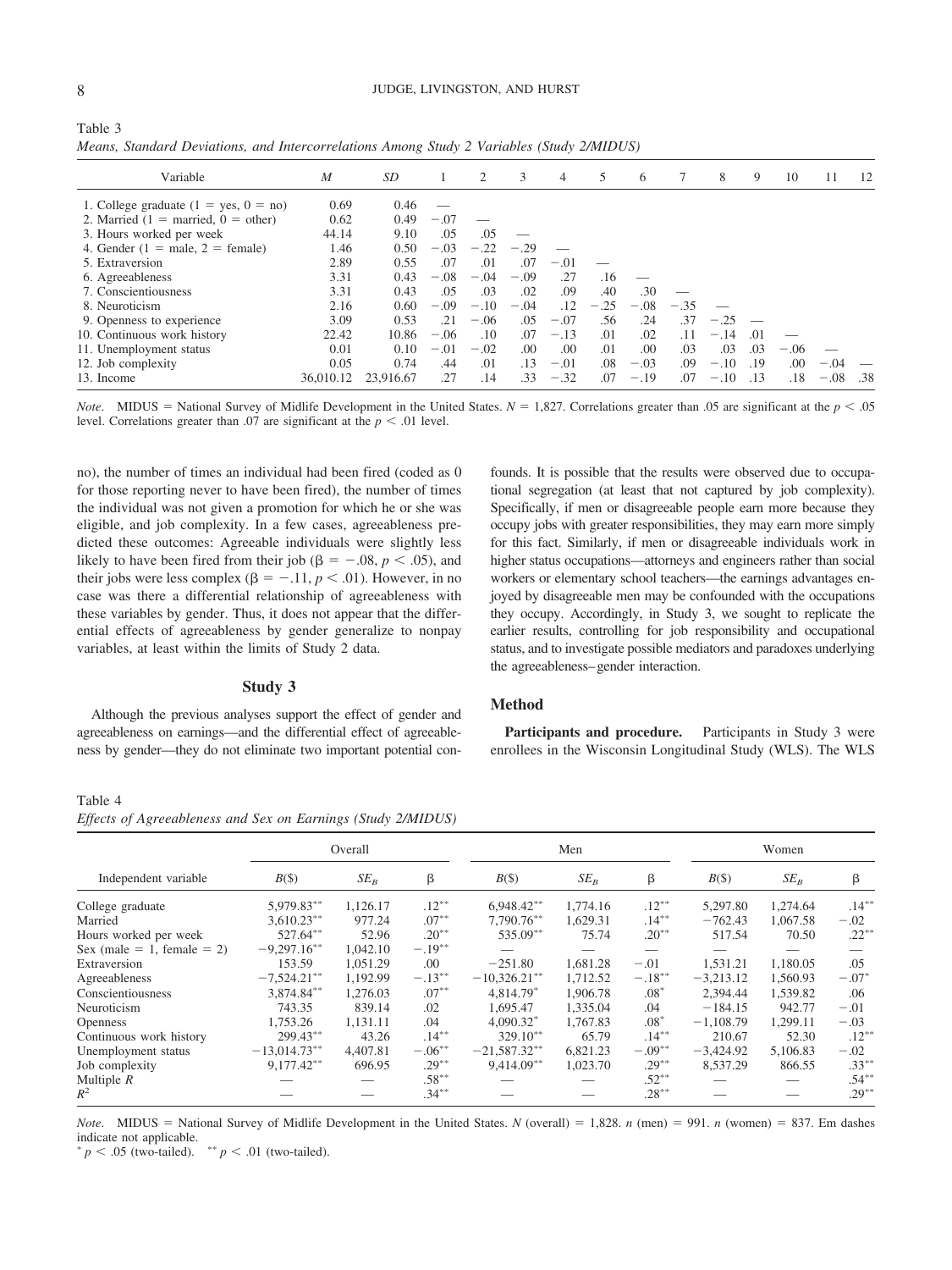is a long-term study of a random sample of 10,317 men and women who graduated from Wisconsin high schools in 1957. The WLS—administered by the University of Wisconsin-Madison and, since 1991, funded by the National Institute on Aging—includes survey data from in 1957, 1964, 1975, and 1992–1993. Although the primary focus of the WLS was to gather socioeconomic data (social background, education, military service, family formation, labor market experiences), in 1992, participants were surveyed about their personality. Accordingly, for this study, all variables except gender were assessed in the 1992–1993 interview.

As before, we limited the sample based on several conditions: (a) individuals who were employed full-time (not retired or semiretired) and (b) individuals who reported positive income for the year (the few individuals with negative income values were excluded). This reduced the sample to 1,691 individuals, of which 1,157 were men and 534 were women.

# **Measures.**

*Agreeableness.* Agreeableness was measured in the 1992– 1993 survey with a series of questions that included other Big Five traits. In this section, participants were instructed: "This section lists a number of characteristics that may or may not apply to you. Please read the statements below and decide the extent to which each statement describes you. I see myself as someone who...." For each item, participants were presented with six numbers:  $1 =$ *agree strongly*,  $2 = agree$  *moderately*,  $3 = agree$  *slightly*,  $4 =$ *disagree slightly*,  $5 = \text{disagree}$  *moderately*, and  $6 = \text{disagree}$ *strongly*. The seven agreeableness items were (a) has a forgiving nature, (b) tends to find fault with others, (c) is sometimes rude to others, (d) is generally trusting, (e) can be cold and aloof, (6) is considerate to almost everyone, and (7) likes to cooperate with others. The response scale was reversed so that high scores represented high levels of agreeableness, the second, third, and fifth items were reverse-scored, and then the items were averaged. The reliability of this seven-item scale was  $\alpha = .74$ .

*Other Big Five traits.* The other four Big Five traits were measured with a series of questions; as with agreeableness, the stem preceding each question was, "To what extent do you agree that you see yourself as someone who. . ." The responses were anchored on the same  $1 = agree \, strongly \, to \, 6 = disagree \, strongly \, scale. \, Extraversion$ was measured with eight items (e.g., "is outgoing and sociable" and "is reserved" [reverse-scored]); the reliability of this scale was  $\alpha = .82$ . Conscientiousness also was measured with an eight-item scale (e.g., "can be somewhat careless" [reverse-scored] and "does a thorough job"); the reliability of this scale was  $\alpha = .71$ . Neuroticism was measured with seven items (e.g., "is relaxed and handles stress well" [reverse-scored] and "is emotionally stable, not easily upset" [reverse-scored]); the reliability of the scale was  $\alpha$  = .83. Finally, openness was measured with eight items (e.g., "values artistic, aesthetic experiences" and "is inventive"); the reliability of the scale was  $\alpha = .69$ .

*Sex.* In the initial 1957 interview, interviewers recorded participants' sex and coded it as  $1 =$  male,  $2 =$  female.

*Education, marital status, hours worked, and work history.* Education was measured with a variable reflecting the highest level of education attained by participants, which was coded  $0 =$ high school diploma,  $1 =$  associate's degree,  $2 =$  baccalaureate degree,  $3 =$  master's degree,  $4 =$  doctoral degree. Marital status was measured with a question on the 1992–1993 survey asking about the current marital status of the participant; this variable was subsequently recoded as  $1 =$  married,  $0 =$  otherwise. As for hours worked per week, individuals were asked to report total hours worked per week on all jobs. Finally, continuous work history was assessed by a variable scored as 1 if the individual was employed throughout the frame of the study and 0 otherwise, and unemployment experience was measured with a variable scored as 1 if the individual had collected unemployment compensation for any time during the study frame and 0 otherwise.

*Job responsibility.* Job responsibility was measured by participants' responses to four questions about the authority and responsibilities in their current job (in 1992–1993). Example items are as follows: "Do you have authority to hire or fire others?" and "Can you influence or set the rate of pay received by others?" Participants responded to the questions by answering either yes (coded 1) or no (coded 0). An overall job responsibility scale was computed by averaging responses to the four questions. The reliability of this four-item scale was  $\alpha = .76$ .

*Occupational status.* Occupational status was measured with Nakao and Treas' (1992) rating of the prestige of occupations listed in the National Opinion Research Center's General Social Survey. To reflect occupational changes over time, Nakao and Treas (1992) updated previous measures of occupational status. Theoretically, status scores range from 0, reflecting low status, to 100, reflecting high status, although the actual range of scores is somewhat narrower. Example occupational status ratings are dishwasher  $= 16.78$ , bartender  $= 24.53$ , cosmetologist = 36.08, insurance agent = 44.85, dietician = 55.61, airline pilot = 61.02, architect = 73.05, physician = 86.05. These ratings were then applied to the occupations provided by Study 3 participants.

*Income.* In the 1992–1993 interview, respondents were asked to report their total income in the past 12 months.

#### **Results**

Table 5 contains the descriptive statistics and intercorrelations among Study 3 variables. The regression results for Study 3 are provided in Table 6. As before, the results of three regressions are reported—a pooled regression and separate regressions for men and women. However, in this study, two new variables are added as controls: job responsibilities and occupational status. As in Studies 1 and 2, in the overall regression, both sex and agreeableness negatively predicted earnings, meaning that women and more agreeable individuals earned less than men and more disagreeable people, even when controlling for job responsibility and occupational status (both of which positively predicted income).

The separate regression results for men and women in Table 6 show that the effect of agreeableness on income was considerably stronger for men ( $B = -\$12,032, p < .01$ ) than for women ( $B =$ -\$1,174, *ns*). Using the same test statistic as before, the coefficients for agreeableness in Table 6 were significantly different for men and women  $(t = -4.48, p < .01)$ . Figure 2 provides the regression results for men and women. As the figure shows, even controlling for job responsibility and occupational status, agreeableness has a much stronger negative effect on earnings for men than for women, meaning that low agreeableness exacerbates the gender wage gap; although agreeable men earn more than agree-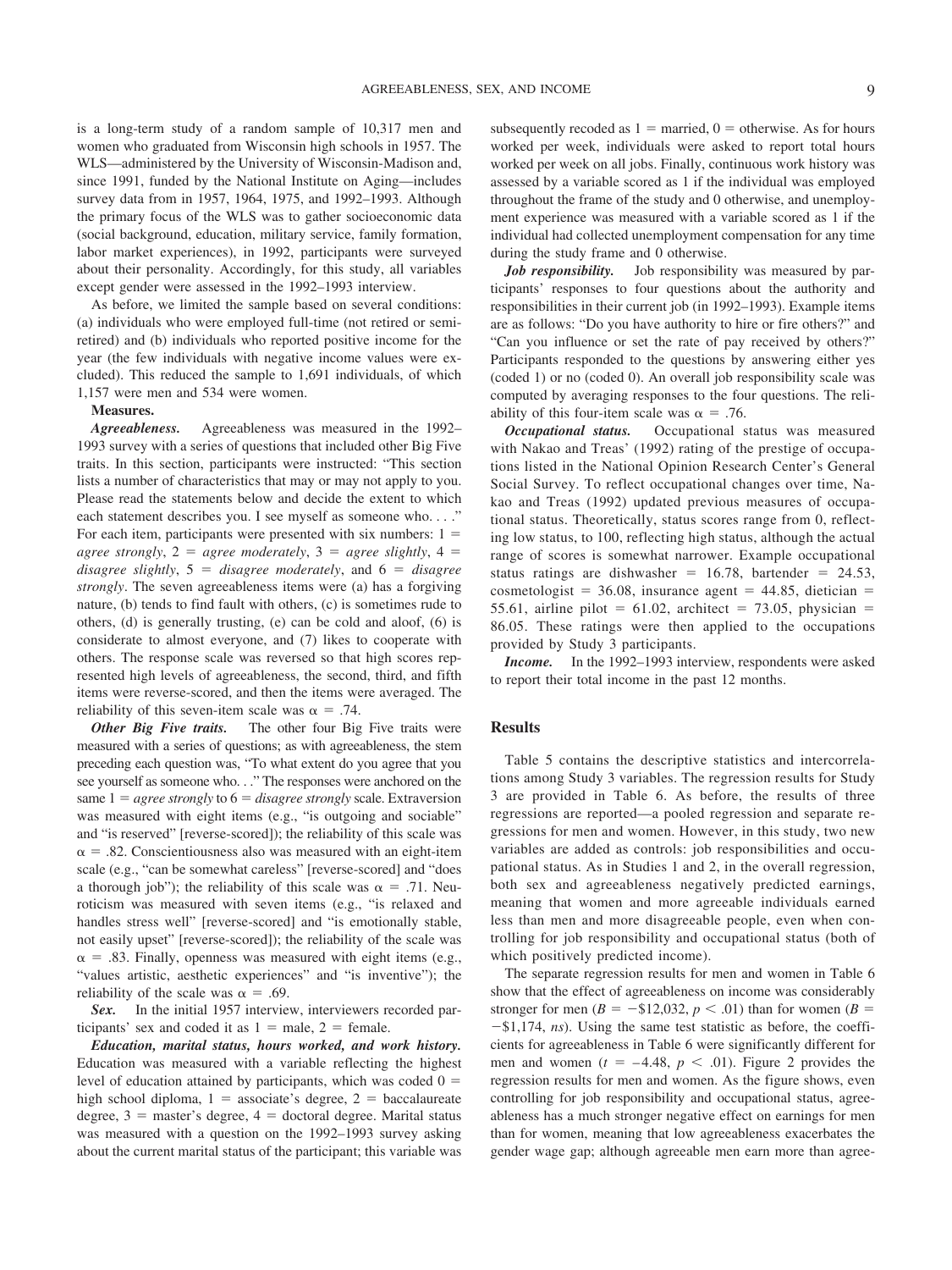| Variable                       | M         | SD        |        | 2      | 3      | 4      | 5      | 6      | 7       | 8      | 9   | 10     | 11  | 12  | 13  | 14 |
|--------------------------------|-----------|-----------|--------|--------|--------|--------|--------|--------|---------|--------|-----|--------|-----|-----|-----|----|
| 1. Education                   | 2.38      | 0.75      |        |        |        |        |        |        |         |        |     |        |     |     |     |    |
| 2. Married (1 = married, $0 =$ |           |           |        |        |        |        |        |        |         |        |     |        |     |     |     |    |
| other)                         | 0.67      | 0.47      | .03    |        |        |        |        |        |         |        |     |        |     |     |     |    |
| 3. Hours worked per week       | 50.21     | 10.43     | .14    | .00    |        |        |        |        |         |        |     |        |     |     |     |    |
| 4. Gender (1 = male, 2 =       |           |           |        |        |        |        |        |        |         |        |     |        |     |     |     |    |
| female)                        | 1.32      | 0.47      | $-.22$ | $-.19$ | $-.15$ |        |        |        |         |        |     |        |     |     |     |    |
| 5. Extraversion                | 3.99      | 1.05      | $-.01$ | $-.01$ | .15    | .09    |        |        |         |        |     |        |     |     |     |    |
| 6. Agreeableness               | 4.75      | 0.79      | $-.08$ | .00    | $-.03$ | .16    | .14    |        |         |        |     |        |     |     |     |    |
| 7. Conscientiousness           | 4.87      | 0.80      | .04    | .02    | .07    | .04    | .14    | .18    |         |        |     |        |     |     |     |    |
| 8. Neuroticism                 | 3.03      | 1.06      | $-.02$ | .00    | $-.02$ | .07    | $-.17$ | $-.32$ | $-.26$  |        |     |        |     |     |     |    |
| 9. Openness                    | 4.43      | 0.82      | .10    | $-.11$ | .13    | .08    | .31    | .11    | $.12\,$ | $-.17$ |     |        |     |     |     |    |
| 10. Unemployment               | 0.15      | 2.40      | .00    | .01    | $-.02$ | .00    | $-.02$ | $-.02$ | .00     | .00    | .03 |        |     |     |     |    |
| 11. Continuous work history    | 1.00      | 0.07      | .05    | $-.01$ | $-.02$ | $-.06$ | $-.02$ | $-.03$ | .00     | $-.05$ | .01 | .00    |     |     |     |    |
| 12. Job responsibility         | 0.38      | 0.75      | .20    | .04    | .24    | $-.38$ | .07    | $-.06$ | .06     | $-.08$ | .09 | .01    | .05 |     |     |    |
| 13. Occupational status        | 71.62     | 17.39     | .32    | .04    | .03    | $-.07$ | .00.   | $-.05$ | .03     | .00    | .04 | $-.03$ | .05 | .07 |     |    |
| 14. Income                     | 68,111.20 | 61,658.84 | .25    | .07    | .18    | $-.30$ | .03    | $-.14$ | .02     | $-.08$ | .01 | $-.04$ | .06 | .31 | .16 |    |

Table 5 *Means, Standard Deviations, and Intercorrelations Among Study 3 Variables (Study 3/WLS)*

*Note*. WLS = Wisconsin Longitudinal Study.  $N = 1,691$ . Correlations greater than .07 are significant at the .01 level. Correlations greater than .05 are significant at the .05 level.

able women, this gap almost doubles for disagreeable men and women.4

As in Study 2, we included the other four Big Five traits. In Study 3, the effects of neuroticism replicated those in Study 1, such that it was a significant predictor of income for men  $(B =$  $-$ \$6,041,  $p < .05$ ) but not for women ( $B = -$ \$1,966,  $p > .05$ ). Extraversion and openness were both not significantly related to income for men (extraversion  $B = $1,424, p > .05$ ; openness  $B =$  $-$ \$2,086, *p* > .05) or for women (extraversion *B* =  $-$ \$2,454, *p* > .05; openness  $B = -\frac{2,808}{p} > .05$ . Finally, in contrast to Study 2, Conscientiousness was not significantly related to income for men (*B* = \$1,504, *p* > .05) or for women (*B* = \$1,646, *p* > .05).

**Possible explanations for differential agreeableness–income relationship by sex.** Although the results thus far suggest that agreeableness is negatively associated with earnings, especially for men, they do not explain why. Some of the control variables argue against some possible explanations (i.e., it does not appear that disagreeable individuals earn more because they occupy more complex or higher status jobs) but do not suggest where the explanation may lie. Accordingly, on an exploratory basis, we investigated two possible explanations. First, disagreeable individuals may earn more because they value money more than their more agreeable counterparts. Money motives have been linked to lower subjective well-being (Kasser & Ryan, 1993; Srivastava, Locke, & Bartol, 2001), but that, of course, does not address the question of whether such motives may mediate the relationship between agreeableness and earnings. Second, agreeable individuals may earn less because they emphasize friendships (communion) over economic success (agency; Graziano & Eisenberg, 1997). To be sure, communal relationships may produce tangible benefits (Grant & Gino, 2010), but there are only so many hours in a day. It is not always easy to balance communal activities with agentic ones, and emphasizing communion may come at some cost to agency (Abele, Uchronski, Suitner, & Wojciszke, 2008).

Accordingly, we measured pay importance with a six-item scale  $(\alpha = .71)$  assessing the degree to which the individual valued high pay over other job attributes such as job security, benefits, on-thejob training, etc. ("Which do you think is more important in a job:

or getting high pay?"). We measured communal relationships (Crocker & Canevello, 2008) with a four-item scale ( $\alpha =$ .75) assessing the degree to which the individual was motivated by and found rewarding their social relationships ("To what extent do you agree that you enjoy personal and mutual conversations with family members and friends?"). The pay importance measure was correlated with gender ( $r = -.20$ ,  $p < .01$ ), agreeableness ( $r =$  $-10, p \lt 0.01$ , and income ( $r = 0.27, p \lt 0.01$ ), such that those who valued pay were more likely to be male, to be disagreeable, and to earn more. The communal relationships variable also was correlated with gender ( $r = .34$ ,  $p < .01$ ), agreeableness ( $r = .46$ ,  $p <$ .01), and income  $(r = -.16, p < .01)$ , such that women, agreeable individuals, and those who earned less were more oriented toward communal relationships. Moreover, entering these two variables in the regressions specified in Table 6 substantially weakened the effect of agreeableness on earnings for men. For men, entering the two variables reduced the agreeableness coefficient from  $\beta$  =  $-.15$  ( $p < .01$ ) to  $\beta = -.08$  ( $p < .05$ ). For women, entering the two variables had little effect on the agreeableness coefficient, changing it from  $\beta = -.02$  (*ns*) to  $\beta = -.03$  (*ns*). Thus, it appears that the stronger negative effect of agreeableness on earnings for men can be partly explained by the value disagreeable men place on earning money over communal relationships.

Paradoxes of agreeableness and gender. A limitation of this investigation is the focus on a single criterion: income. Though

 $4$  Across the three studies, the Sex  $\times$  Agreeableness interaction term explained the following incremental variance: Study 1,  $\Delta R^2 = .01$  ( $p <$ .01); Study 2,  $\Delta R^2 = .01$  ( $p < .01$ ); Study 3,  $\Delta R^2 = .02$  ( $p < .05$ ). Although these percentages are low, as noted by Azen and Budescu (2003), such estimates are not appropriate guides as to the relative importance of variables within a regression equation. As argued by LeBreton, Ployhart, and Ladd (2004), a problem with these types of "partial effects" variance estimates is that they "are not designed to partition the variance shared between multiple correlated predictors and a criterion" (p. 262) and, thus, will understate the relative importance of the interaction.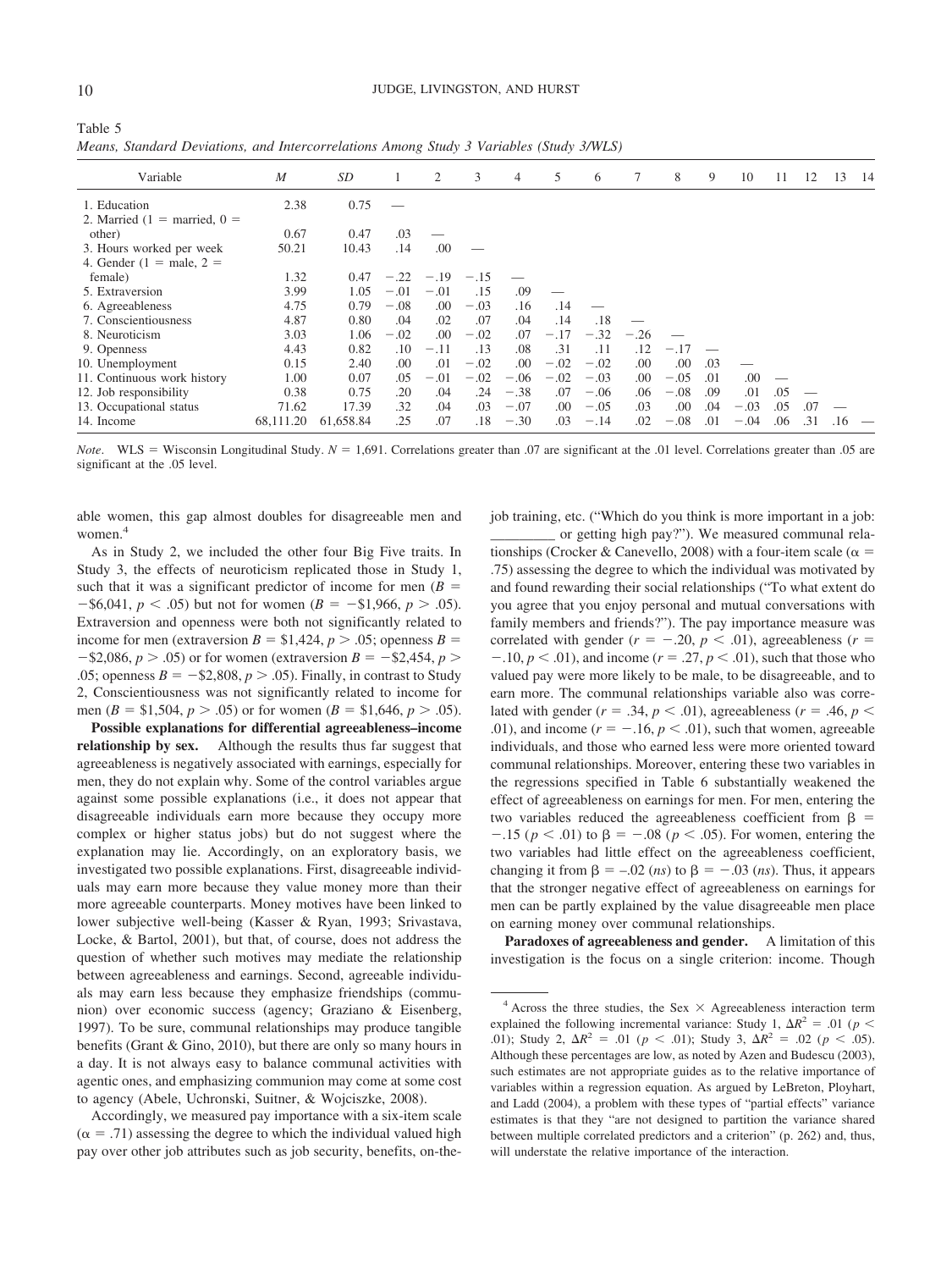|                            |                 |           | U V       |                 |           |           |               |           |          |  |  |
|----------------------------|-----------------|-----------|-----------|-----------------|-----------|-----------|---------------|-----------|----------|--|--|
|                            |                 | Overall   |           |                 | Men       |           | Women         |           |          |  |  |
| Independent variable       | $B(\$)$         | $SE_R$    | β         | $B(\$)$         | $SE_R$    | β         | $B(\$)$       | $SE_R$    | β        |  |  |
| Education                  | $11,336.42**$   | 1.996.40  | $.14***$  | $11,419.35***$  | 2.490.71  | $.14***$  | 8,889.58**    | 3,060.57  | $.13***$ |  |  |
| Married                    | 3,922.84        | 2,948.14  | .03       | 6,417.01        | 4.104.25  | .04       | $-5,591.11$   | 3,360.50  | $-.07$   |  |  |
| Hours worked per week      | 473.52**        | 136.83    | $.08***$  | 458.60*         | 180.83    | $.07*$    | 325.36        | 172.11    | .08      |  |  |
| Sex (male = 1, female = 2) | $-19,427.12***$ | 3,351.84  | $-.15***$ |                 |           |           |               |           |          |  |  |
| Extraversion               | 1,958.71        | 1,392.66  | .03       | 1,424.19        | 1,839.51  | .02       | 1,504.16      | 1774.62   | .04      |  |  |
| Agreeableness              | $-9,212.26***$  | 1.862.09  | $-.12***$ | $-12,031.63***$ | 2.413.18  | $-.15***$ | $-1,173.64$   | 2.454.11  | $-.02$   |  |  |
| Conscientiousness          | 192.77          | 1.791.73  | .00       | 1.646.43        | 2,407.00  | .02       | $-2,453.77$   | 2,156.33  | $-.05$   |  |  |
| Neuroticism                | $-4,885.46**$   | 1,423.44  | $-.08***$ | $-6,041.08***$  | 1,917.46  | $-.10***$ | $-1,965.52$   | 1,699.39  | $-.05$   |  |  |
| <b>Openness</b>            | $-2,115.00$     | 1.784.33  | $-.03$    | $-2,085.56$     | 2,362.26  | $-.03$    | $-2,808.03$   | 2,226.36  | $-.06$   |  |  |
| Unemployment               | $-954.43$       | 565.80    | $-.04$    | $-1,075.44$     | 676.62    | $-.04$    | $-806.67$     | 1,029.90  | $-.03$   |  |  |
| Continuous work history    | 21,547.81       | 19,857.58 | .02       | 38,952.28       | 43,889.09 | .02       | 22,112.36     | 15,509.01 | .06      |  |  |
| Job responsibility         | 15, 191.78**    | 2,023.58  | $.19***$  | 25,008.32**     | 3,300.52  | $.22***$  | $6,660.54***$ | 1.880.29  | $.15***$ |  |  |
| Occupational status        | 282.27**        | 82.50     | $.08***$  | $301.77***$     | 114.76    | $.08***$  | $245.30***$   | 92.18     | $.12***$ |  |  |
| Multiple $R$               |                 |           | $.44***$  |                 |           | $.37***$  |               |           | $.33***$ |  |  |
| $R^2$                      |                 |           | $.19***$  |                 |           | $.14***$  |               |           | $.11***$ |  |  |

Table 6 *Effects of Agreeableness and Sex on Earnings Controlling for Job Responsibility and Occupational Status (Study 3/WLS)*

*Note*. WLS = Wisconsin Longitudinal Study. *N* (overall) = 1,691. *n* (men) = 1,157. *n* (women) = 534. Em dashes indicate not applicable. *p* < .05 (two-tailed). *\*\* p* < .01 (two-tailed).

income is a central concern in social science research, it certainly does not exhaust the list of important outcomes to which agreeableness may be linked (Cuperman & Ickes, 2009; Jensen-Campbell, Knack, & Gomez, 2010). Accordingly, in this study, we link gender and agreeableness to four other outcomes: (a) life satisfaction, measured with an 14-item scale ("To what extent do you agree that when you look at the story of your life, you are pleased with how things have turned out?"  $\alpha = .84$ ); (b) stress, measured with a nine-item scale ("To what extent do you agree that you often feel overwhelmed by your responsibilities?"  $\alpha$  = .73); (c) social/community involvement, measured with a checklist of whether the individual participated in 10 community/social activities (e.g., involvement with youth groups, church, business/ civic groups, parent-teacher associations); and (d) breadth/depth of friendship networks, measured with a six-item scale assessing the degree to which perceived that they had numerous friendships ("To what extent do you agree that you often feel lonely because you have few close friends with whom to share your concerns?" [reverse-scored];  $\alpha = .79$ ). Results indicated that agreeableness



*Figure 2.* Joint effect of agreeableness and gender on income, controlling for job responsibility and occupational status, Study 3.  $\pm$ 1 *SD* represent scores one standard deviation above and below the average score on agreeableness.

was significantly positively correlated with life satisfaction (*r* .30,  $p < .01$ ), significantly negatively correlated with stress ( $r =$  $-0.21$ ,  $p < 0.01$ ), and significantly positively correlated with community involvement ( $r = .13$ ,  $p < .01$ ) and friendship networks  $(r = .32, p < .01)$ . Although less strongly, gender also was correlated with these variables, such that women had slightly higher life satisfaction ( $r = .05$ ,  $p < .05$ ), had lower stress ( $r =$  $-0.07, p \le 0.01$ , were more involved in their communities ( $r = 0.13$ ,  $p < .01$ ), and possessed more extensive friendship networks ( $r =$ .12,  $p < .01$ ). These results suggest that if disagreeable men win the earnings war, it is a victory that may come at some cost.

**Curvilinearity: Is the agreeableness–income relationship lin**ear for men and for women? As has been shown with respect to other Big Five traits predicting other outcomes (Ames & Flynn, 2007; Le et al., 2011), it is possible that the agreeableness–income relationship is not linear. If there is a curvilinear relationship, we would expect that the negative effects of being agreeable would operate mostly at the high end of the agreeableness distribution, such that the agreeableness–income relationship is steeper (more strongly negative) at high levels than at low levels of agreeableness. Put another way, there is a greater earnings penalty in moving from moderately agreeable to strongly agreeable than in moving from strongly disagreeable to moderately disagreeable. In such a case, one would expect both the linear and the quadratic terms to be negative. Accordingly, in each study, we computed a quadratic term that was the square of agreeableness and entered it into the equations (for men and for women) for Studies 1–3.

In Study 1, for men, both the linear ( $\beta = -.18, p < .01$ ) and the quadratic ( $\beta = .15$ ,  $p < .01$ ) terms were significant (for women, the quadratic term was not significant). This means that for men, the agreeableness–income relationship was steeper (more negative) at low levels of agreeableness than at high levels. In Study 2 and in Study 3, the quadratic term was significant for neither men nor women. Thus, the Study 1 results for men notwithstanding, in general, the results did not support a nonlinear association between agreeableness and earnings for men or for women.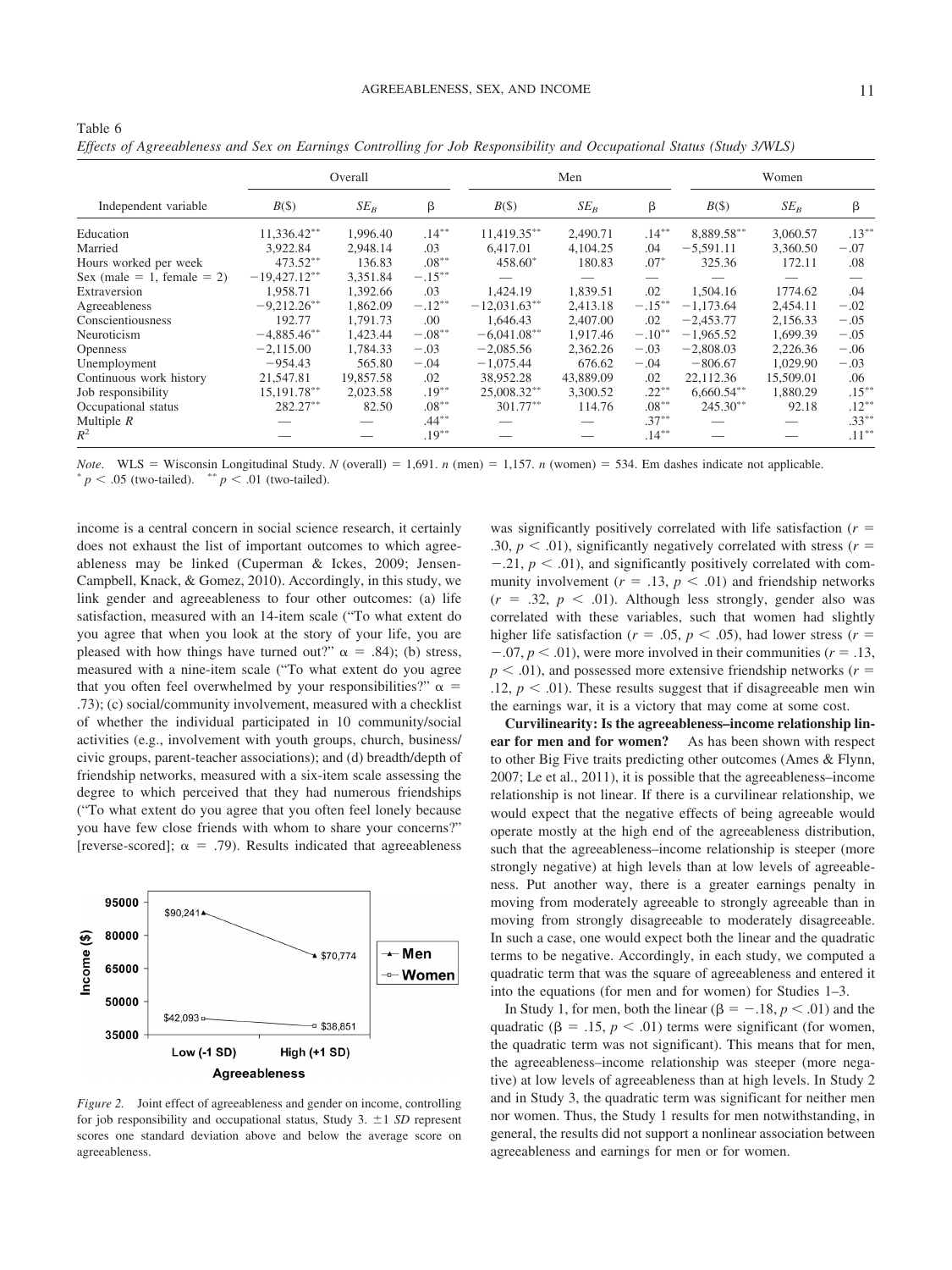# **Study 4**

In the previous three studies, we have established that the effect of agreeableness on earnings is more negative for men than for women. Although we have posited that this is due to a stereotype backlash effect (Rudman, 1998), we have not investigated this process specifically. Thus, Study 4 was designed to provide evidence for the existence of a "demand-side" effect of stereotype-related backlash, such that women who do not act sufficiently "warm" (i.e., feminine) or men who act in stereotypically feminine ways (i.e., warmly) encounter evaluative backlash at work, which serves as one precursor to the earning differentials observed in Studies 1–3.

In the sections above, we noted that disagreeableness may help an individual translate human capital into an earnings advantage, but we also noted that when individuals violate prescriptive gender norms they can encounter backlash via evaluations of competence and potential (Heilman & Wallen, 2010; Rudman, 1998). These evaluations can be very important for the future financial success of individual employees. When employees are expected by their colleagues and managers to be promoted into management, they tend to fulfill such expectations (Pygmalion effect; Eden, 1984), reaping the associated financial rewards of such upward mobility. Thus, we expect that when men enact more stereotypically feminine behaviors (i.e., agreeable, warm behaviors), they will be rated as less likely to be "management" material. As was the case with earnings, we expect that this backlash effect will be more severe for men because they will simultaneously be enacting behaviors that are violations of prescriptive gender roles (e.g., Eagly & Karau, 2002) and are associated with a lack of competence (Tieden, 2001).

# **Method**

Participants and procedure. Four hundred sixty undergraduate students in a large business management class at a Southeastern university participated in this study for extra credit. About half of the participants were female (48%), and the average age was 21.74 years. The majority of the sample was White (65%). Sixteen percent self-reported as Hispanic, 4.3% as Black, and 11.1% as Asian/Pacific Islander.

Students completed the study online, where they were presented with a scenario in which they were to act as human resources managers for a fictional company. Eight entry-level candidates for a consultant position were described in brief paragraphs summarizing the candidate's qualifications and his or her behavior in interactions with others. Participants then determined whether each of the eight candidates should be placed on a fast-track to management. Participants were randomly assigned to eight female or eight male candidates (to disguise the gender component of the study) and, within each group of candidates, four were described as being agreeable and four as disagreeable. A sample candidate description is as follows:

Carl Q.: Was well organized. Nonverbal behaviors were appropriate. Demonstrated great intelligence via college transcripts. Has good insights on topics. Observation: He seems to be candid and trusting.

The sentence after "Observation" was varied for each candidate based on agreeableness but was otherwise kept consistent across applicants (each was described, in some way, as conscientious, smart, and insightful). Descriptions of agreeableness were derived from Costa and McCrae (1992) and encompassed trust, straightforwardness, modesty, and compliance (disagreeable candidates were described as the opposite). This minimal comparison design (gender manipulated only by name of candidate and agreeableness by a simple sentence) presents a conservative test of our hypothesis.

#### **Measures.**

*Management potential.* Participants recommended whether each candidate should be placed on a fast-track to management by answering a dichotomous "yes" or "no" question.

*Agreeableness of rater.* Participants rated their own agreeableness at the end of the experimental task using John's (1990) Big Five Inventory. The nine-item scale included items such as "I am kind to almost everyone" and "I like to cooperate with others," and participants responded to each item using a 5-point Likert-type scale ranging from strongly disagree to strongly agree. The agreeableness scale had a reliability of  $\rho = .80$ .

**Analyses.** Because each participant rated multiple candidates, data were analyzed using HLM 6 (Raudenbush, Bryk, Cheong, & Congdon, 2004). Variables entered at Level 2 (the participant level) included rater gender (male or female), gender of candidate slate (male candidates or female candidates), and the agreeableness of the rater. Variables entered at Level 1 (candidate-rating level) included candidate agreeableness (nice or not nice), candidate warmth, and candidate competence. The dependent variable (recommendation for management track) was a dichotomous (yes or no). To test the agreeableness-gender interaction, we analyzed cross-level interactions (between the candidate agreeableness at Level 1 and candidate-slate gender at Level  $2$ ).<sup>5</sup>

# **Results**

Table 7 provides the results of the HLM analysis predicting participants' advancement recommendations for the hypothetical candidates. As is shown in the table, agreeable candidates  $(B =$  $-0.47$ ,  $p < 0.05$ ) were less likely to be recommended for advancement. Results approached significance for candidate gender, such that female candidates ( $B = -.09$ ,  $p < .10$ ) were less likely to be recommended. This is consistent with the field study results presented earlier. Moreover, as in the previous studies, there was an agreeableness–gender interaction ( $B = .25$ ,  $p < .01$ ).<sup>6</sup>

<sup>5</sup> Because of the way in which multilevel data are analyzed in HLM, there is not a computed Sex  $\times$  Agreeableness (FEMCAN  $\times$  CAGREE) interaction computed as in hierarchical moderated regression analyses. Rather, candidate gender, as a between-individual or Level 2 variable, is used to predict the within-individual or Level 1 slope between candidate agreeableness and advancement recommendation.

<sup>&</sup>lt;sup>6</sup> One might argue that the negative relationship between agreeableness and income proves the obvious. However, some in the organizational psychology literature extol the career benefits of positive interpersonal relationships at work (e.g., coworker support, leader–member exchange, team cohesion), and some evidence suggests that agreeable employees do better at jobs emphasizing interpersonal interactions (Mount, Barrick, & Stewart, 1998). Moreover, employers consider agreeableness when hiring employees (Dunn, Mount, Barrick, & Ones, 1995). Thus, although we are not surprised by the negative agreeableness–income relationship, we believe some scholars in personality psychology and organizational psychology may find it more surprising. Of course, this issue (whether the negative agreeableness–income relationship is obvious) does not address our primary focus: the differential agreeableness–income relationship by gender.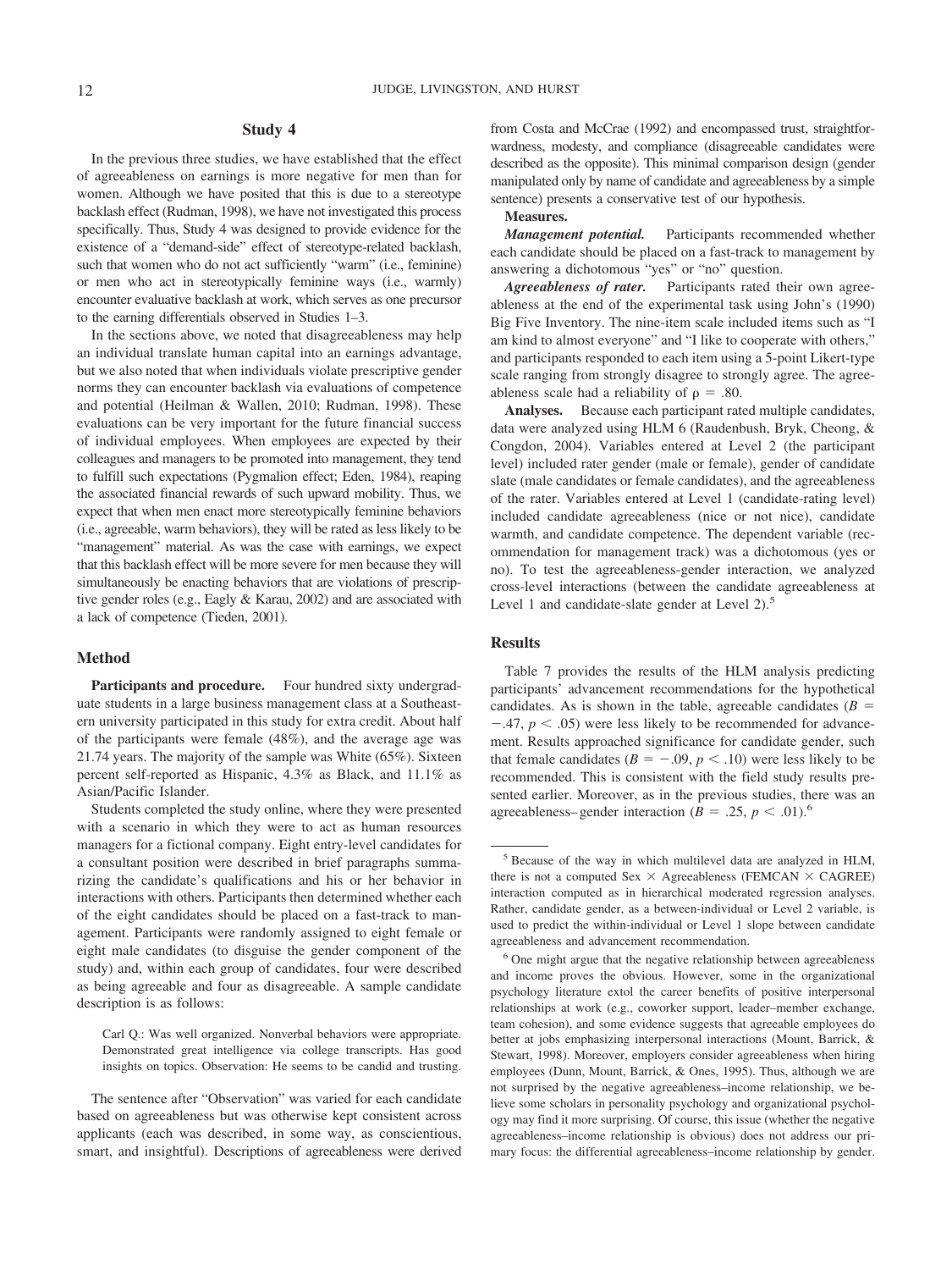The agreeableness– gender interaction is displayed in Figure 3. Consistent with hypotheses and the earlier field study results with respect to pay, the negative effect of agreeableness on advancement recommendation was significantly stronger (more negative) for men than for women. Overall, these experimental results support the field study results and suggest the importance of "demandside" (decision-maker) explanations for the joint influences of agreeableness and gender on earnings.7

# **General Discussion**

For men, it literally pays to be a contrarian. In the first three studies, the slopes of the negative relationship between agreeableness and income were steeper for men than for women. Indeed, with the exception of Study 2, the effect of agreeableness on income was nonsignificant for women. Thus, the evidence for any positive effect of low agreeableness on women's income is weak. Although men might benefit more than women from being disagreeable, they are also penalized when they are highly agreeable. Study 3 demonstrated that this is the case even when the possibility that men and women sort themselves into different types of occupations is taken into account. The results from the first three studies receive added credibility from those of study four in which the joint effects of agreeableness and gender on recommendations for higher status, implicitly better-paid positions, closely paralleled their relationship with income.

Overall, across the first three studies, men who are one standard deviation below the mean on agreeableness earn an average of 18.31% (\$9,772) more than men one standard deviation above the mean on agreeableness. Meanwhile, the "disagreeableness premium" for women was only 5.47% (\$1,828). Thus, the income premium for disagreeableness is more than three times stronger for men than for women. There was also an apparent lack of cohort (age) or temporal (year) effects on the gender differences observed. If the gender "double standard" were improving with time, one would expect smaller gender differences in the agreeableness– earnings relationship among younger workers or in more recently conducted studies. In terms of age effects, the largest "gender gap"

Table 7

*Effect of Experimentalaly Manipulated Candidate Sex and Agreeableness on Advancement Recommendation (Study 4/Lab Study)*

|                                               | Hierarchical linear modeling<br>coefficient |      |                   |  |  |  |  |  |
|-----------------------------------------------|---------------------------------------------|------|-------------------|--|--|--|--|--|
| Variable                                      | B                                           | SE   | t                 |  |  |  |  |  |
| Intercept                                     | 0.28                                        | 0.18 | 1.58              |  |  |  |  |  |
| Control Variables                             |                                             |      |                   |  |  |  |  |  |
| Female Rater <sup>O</sup>                     | $-0.07$                                     | 0.04 | $-1.68^{\dagger}$ |  |  |  |  |  |
| Rater Agreeableness <sup>O</sup>              | $-0.01$                                     | 0.04 | $-.27$            |  |  |  |  |  |
| Hypothesized Variables                        |                                             |      |                   |  |  |  |  |  |
| Female Candidate (FEMCAN) <sup>M</sup>        | $-0.09$                                     | 0.05 | $-1.70^{\dagger}$ |  |  |  |  |  |
| Candidate Agreeableness (CAGREE) <sup>M</sup> | $-0.47$                                     | 0.09 | $-4.99**$         |  |  |  |  |  |
| $FEMCAN \times CAGREE$                        | 0.25                                        | 0.06 | $4.21***$         |  |  |  |  |  |

*Note*. M superscript denotes manipulated variable across eight scenarios. O superscript denotes naturally observed rater characteristics.

 $\frac{p}{p}$   $\leq$  .10 (two-tailed).  $\frac{p}{p}$   $\leq$  .05 (two-tailed).  $\frac{p}{p}$   $\leq$  .01 (two-tailed).



*Figure 3.* Joint effect of agreeableness and gender on recommendations for management track, Study 4.  $\pm 1$  SD represent scores one standard deviation above and below the average score on agreeableness.

in absolute terms (i.e., the biggest difference in agreeableness– earnings relationships between men and women) was for the oldest sample (Study 3), but the largest gap in relative terms was for the youngest sample with the most recent data (Study 1). Because our sample size for this analysis is at the study level, one cannot place too much weight on these results. Nevertheless, these cumulative results tend to suggest that the agreeableness– earnings relationship differs by gender similarly for younger and older employees and for older as well as newer studies.

The exploratory analysis of nonpay variables in Study 2 suggests that disagreeable men earn more, despite their not being more likely to supervise others or to receive promotions for which they are eligible. On the down side, this finding bolsters the notion that disagreeable men are more successful at negotiating pay. It is interesting that the adjunct analysis in Study 2 found that agreeable people were less likely to ever have been fired from a job, which is generally a negative event in terms of pay. It may be that disagreeable people are better able to turn job loss into an advantage by using it as an opportunity to find a job with more advancement opportunities or to negotiate for better pay in their next position. The fact that unemployment spells did not differ by agreeableness also suggests that disagreeable people somehow compensate for being fired more often.

A more heartening conclusion from the supplementary findings in Study 2 is that although agreeable men and women (and disagreeable men) earn less, they do not receive fewer benefits in other aspects of their careers (nor, based on Study 3, in the psychosocial aspects of their lives). There is, however, a strong caveat to the findings in Study 2 because of the type of measures available. We were only able to assess the effects of agreeableness on how many times participants had not received promotions for which they were eligible. It is quite possible that women and highly agreeable men did not report being passed over for promotion any more than disagreeable men because they are less often in the position of being considered or expecting to be considered for promotion, a possibility that seems even more likely in light of the findings in Study 3.

<sup>7</sup> Because agreeableness was a manipulated dichotomous (and thus necessarily linear) variable in Study 4, tests of curvilinearity were not possible in this study.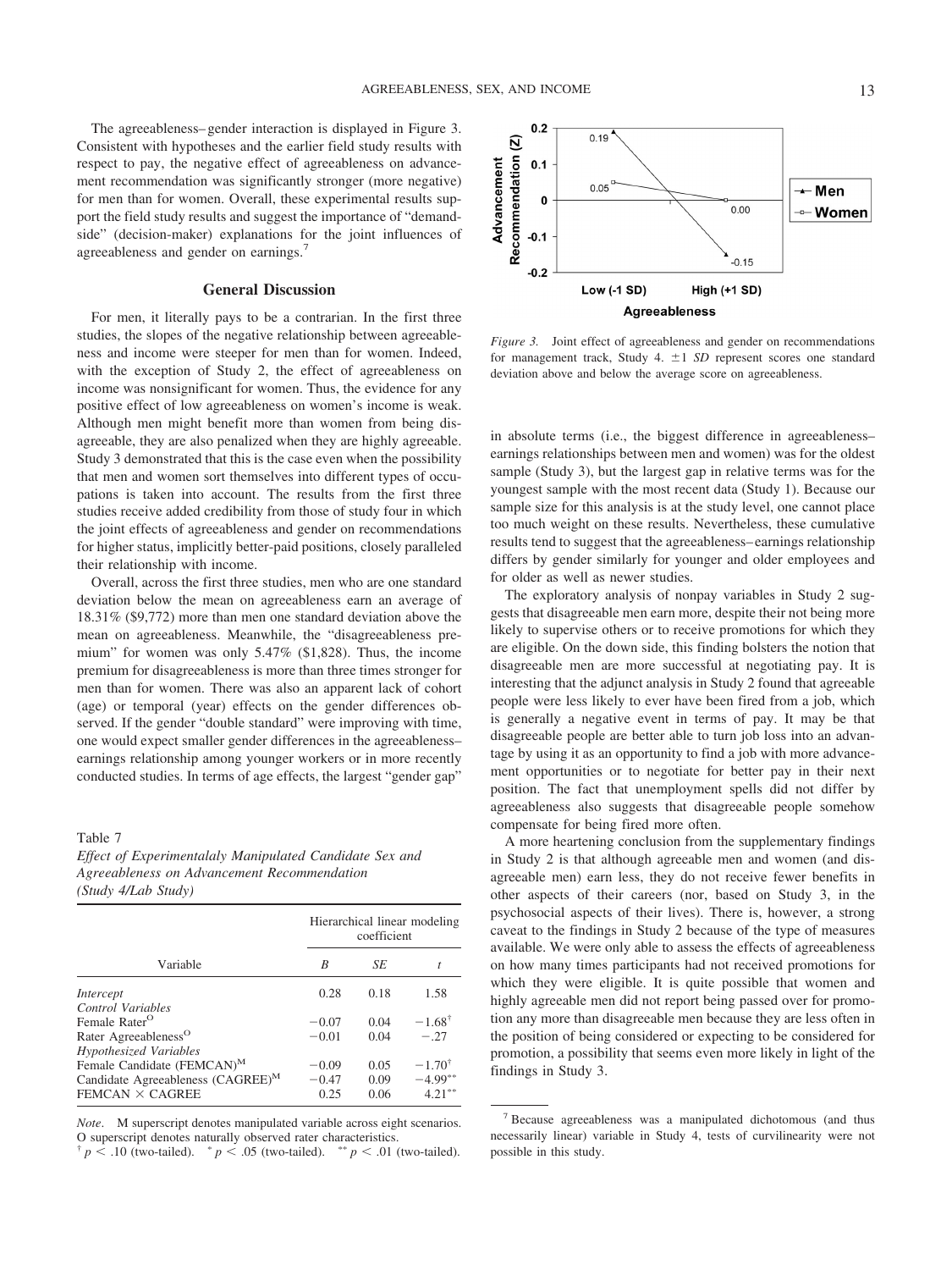# **Future Research**

Very little of the research on the influence of personality on income investigates the source of those effects. In the case of disagreeableness, it is important to further explicate the mechanisms behind the advantages it seems to confer on men in terms of income. The easiest and, we think, most unlikely interpretation of our results is that persistent rudeness increases men's salaries. Some may wish the path to career success was so formulaic; however, as noted earlier, disagreeable people behave disagreeably only slightly more often than agreeable people (Fleeson & Gallagher, 2009). And because agreeableness is a multifaceted construct, it is not clear that being rude is the mechanism by which low levels of the trait affect higher income. One might predict stronger effects for assertiveness (Costa, Terracciano, & McCrae, 2001) than for other facets of agreeableness, such as politeness (DeYoung, Quilty, & Peterson, 2007). Also, as suggested in Study 3, disagreeable people may value money more highly and, thus, make higher investments in their extrinsic success. For instance, a disagreeable individual might choose to move for a promising promotion that will put him at a distance from extended family, whereas an agreeable man might choose to stay put, concerned with balancing the desire for career advancement with the motivation to maintain strong familial ties. Rudeness plays no part in that equation for either the agreeable or the disagreeable person.

In general, there is little research on gender differences in the influence of personality on career and life outcomes. Given the magnitude of the discrepancies revealed here, further examination in this area is warranted. Similar patterns of differences may emerge for other personality traits that overlap with cultural expectations regarding masculine and feminine behavior and successful navigation in the workplace. In fact, although extraversion has a generally positive relationship with salary (Ng et al., 2005), one study found that this was only the case for men (Gelissen & Graaf, 2006). Another study found that, in mixed-sex contexts, self-monitoring more positively influenced group status and negotiation outcomes for women than for men (Flynn & Ames, 2006). In the case of agreeableness, and perhaps other traits as well, we think it possible that women are more constrained in their career choices such that personality has less influence. Take the example of moving for a promotion, offered in the preceding paragraph. An agreeable man may *choose* to remain close to family. On the other hand, agreeable or not, women's career decisions related to relocation and other forms of investment are more sensitive to parenting constraints and to their spouse's job demands than are men's decisions (Baldridge, Eddleston, & Veiga, 2006; Maume, 2006).

It is also important to examine the microprocesses underlying the differential agreeableness effects by gender. For instance, our earlier arguments rested on ample research suggesting that both men and women are likely to be penalized for counterstereotypic behavior (Heilman & Okimoto, 2007; Heilman & Wallen, 2010; Heilman et al., 2004; Parks-Stamm et al., 2008; Phelan et al., 2008; Rudman, 1998; Rudman & Glick, 1999, 2001). But there is also evidence that men are actually rewarded for altruism (Heilman & Chen, 2005), which is a facet of agreeableness. Based on scenario ratings, Heilman and Chen (2005) found that men who helped a coworker experiencing a serious, work-related problem benefited from enhanced evaluations and rewards, whereas women did not, apparently because such behavior was simply expected from

women. On one hand, these findings provide one explanation why, in our studies, men high in agreeableness earn considerably more than highly agreeable women. On the other hand, extending the logic from Heilman and Chen's study to ours, rewards for disagreeableness should accrue to women, but not to men; however, disagreeable behavior is probably more risky, more fraught with ambivalence. Helping others seems almost universally prescribed, but it is rarely clear that a situation would be best handled by behaving in an angry, demanding, or uncooperative fashion. Evaluations of the appropriateness of such behavior may rest more heavily on the extent to which it is consistent with gender norms.

Moreover, altruistic behavior may not be as strictly associated with femininity as other aspects of agreeableness. Examples of male superheroes and "strong, silent" saviors abound in popular culture. One can "save the day" in a manly way. There are no such equally and unequivocally favored prototypes of women behaving disagreeably. In addition, men who engage in altruistic behavior in certain instances where that seems especially appropriate might benefit from being seen to be willing to "go above and beyond," particularly if the behavior can be readily attributed to external causes (Brescoll & Uhlmann, 2008), as in the Heilman and Chen (2005) study. On the other hand, men who habitually violate gender norms by engaging in affiliative behavior may be appreciated less for their citizenship and, rather, penalized for being overly "feminine" (Heilman & Wallen, 2010). This is akin to evidence that men are often praised for "helping" with child care (Coltrane, 1989; Deutsch & Saxon, 1998) but are derogated when child care is their full-time pursuit (Brescoll & Louis-Uhlmann, 2005). Indeed, in contrast with Heilman and Chen's study, which investigated ratings of individuals based on a discreet incident, the scenarios we presented to participants in Study 4 suggested habitual differences in agreeableness. People might differ in their evaluations of others when asked to consider global assessments versus behavior in particular situations. Only future research can shed light on whether this is indeed the case.<sup>8</sup>

It is also possible that low scores on agreeableness scales may not translate into correspondingly disagreeable behavior for women. There is evidence that women who fear backlash for behaving counter to gender norms will behave in a more normative fashion (Moss-Racusin & Rudman, 2010; Rudman & Fairchild, 2004). It is likely that most women who are low in agreeableness have learned through experience that competitive behavior is not considered feminine. They may even have received negative feedback about such behavior at work. As a result, they may "tone down" their behavior, thinking it a better strategy for achieving their goals. If women who rate themselves low in agreeableness make more of an effort to get along with others than disagreeable men, this could help explain why they reap little benefit. Disagreeable women, for example, may make fewer demands in salary negotiations or may not take the risk of voicing opinions that might draw disapproval than they would if they were not concerned about backlash. Future research could therefore examine to what

<sup>&</sup>lt;sup>8</sup> Using an independent sample  $(n = 511)$  on an exploratory basis, we observed an identical relationship between gender and agreeableness on *expected future income*  $(B = 23,258.82)$  as we found in the four studies with actual income. This suggests that some of the effect may be due to income expectations (although that itself may reflect stereotypes).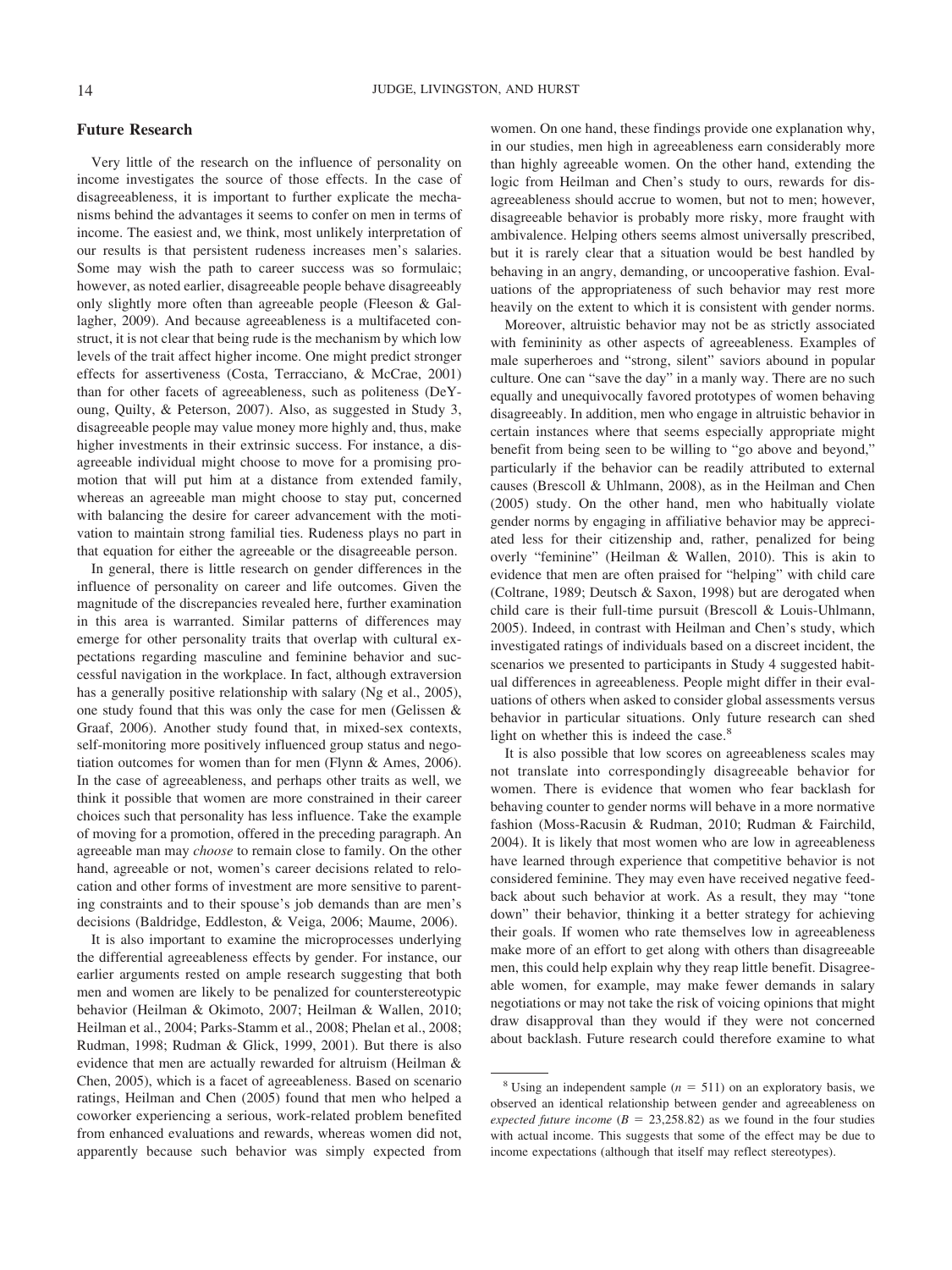extent women high in agreeableness are aware of the potential for backlash and the strategies they adopt to minimize it.

# **Implications for Work and Society**

Nice guys do not necessarily finish last, but they do finish a distant second in terms of earnings. From a humanistic perspective, it seems remarkably unfair that men who are amiable would be so heavily penalized for not conforming to gender norms. Yet, seen from the perspective of gender equity, even the nice guys seem to be making out quite well relative to either agreeable or disagreeable women. Thus, exhortations for women not to be nice (Pfeffer, 2010) might be overblown. Nice girls might not get rich, but "mean" girls do not do much better. Even controlling for human capital, marital status, and occupation, highly disagreeable women do not earn as much as highly agreeable men. The gaps between the two (between agreeable men and disagreeable women), in fact, are about as large as the within-gender gaps for men.

In spite of the limited instrumentality for women of behaving less agreeably, their behaviors may be changing. Twenge (2001) found that 14% of the variance in assertiveness among women was explained by changes among birth cohorts from 1931 to 1993. Assertiveness rose steadily among women from 1968 to 1993, whereas there was no significant change for men; some of the more recent measures showed no sex differences. Changes in women's assertiveness over time were related to changes in their sociocultural position, indicating that the assumption of higher status roles and entry into traditionally male occupations have shaped women's personality development. If women are becoming less nice simply by virtue of their rising social status, it could be damaging to organizational effectiveness if large numbers of women are stymied in their efforts to get ahead using the same tactics that work for their male colleagues.

Rather than a wholesale shift to less agreeable behavior, more appropriate advice for both men and women who are agreeable might be to adopt a flexible repertoire of behaviors appropriate to the context. For instance, agreeable people tend not to do as well at distributive bargaining—as in the case of negotiating for pay presumably because the value they place on interpersonal relationships prevents them from making as many demands as they need to get the best outcomes for themselves (Barry & Friedman, 1998). Flynn and Ames (2006) found that high self-monitoring women achieved better distributive outcomes, without sacrificing integrative outcomes, partly by adjusting their level of assertiveness to that of their interaction partner. The more assertive the partner, the more assertively the high self-monitoring women behaved. This suggests that, rather than adopting a prescription to be aggressive in all pay negotiations, agreeable people could take stock of the person they are negotiating with and adapt their assertiveness level on an as-needed basis. Meanwhile, they do not have to assume that all such situations require them to forgo the prosocial behavior that results in other valuable outcomes positively associated with agreeableness, such as job satisfaction (Judge, Heller, & Mount, 2002) and workplace friendships (Klein, Lim, Saltz, & Mayer, 2004).

# **Limitations**

A primary limitation of this research is our focus on monetary success. To achieve a more balanced perspective on the significance of agreeableness in the careers context, future research should investigate whether agreeableness affects career outcomes other than earnings. Solely gauging the relationship of agreeableness with earnings undermines other ways in which people (and society) may benefit from their careers such as the accumulation of social and human capital, impact in one's chosen field, or degree of fulfillment.

Although each of the studies has its own methodological, empirical, and conceptual advantages, each has drawbacks. For example, an advantage of Study 1 was that prior income was controlled, so that agreeableness predicted changes in income only after the trait measurement. Studies 2 and 3 did not have this advantage, but Study 2 did control for job complexity, whereas Study 3 controlled for all of the Big Five traits and provided some insights into possible paradoxes and explanatory mechanisms. Study 4 provided the rigor and control of experimental manipulations but only allowed consideration of a hypothetical recommendation by college students with presumably little work experience. Thus, more confidence can be placed in the results given the diversity of the studies; however, this very diversity means that no limitation of one study can be fully answered by the other.

Third, a reviewer on a previous version of the article suggested that because disagreeable individuals promote their own interests to a greater degree than their more agreeable counterparts, this may mean that disagreeable individuals are likely to over-report (inflate) their income. Although this is possible, most evidence suggests that agreeable, not disagreeable, individuals are more prone to manage impressions (Holden & Passey, 2010). Moreover, Graziano and Tobin (2002) conclude, "If agreeableness is contaminated by self-favoring biases, the contamination is limited in scope" (p. 723). Thus, it does not appear likely that the agreeableness–income results were observed primarily because disagreeable individuals over-report their incomes. Nonetheless, in all three field studies, income was self-reported (either on a questionnaire or to an interviewer).

Finally, we are mindful that much of our data are correlational, making it difficult to corroborate our presumed causal ordering. Indeed, some evidence suggests that work situations can affect personality (Caspi, Roberts, & Shiner, 2005; Roberts, Caspi, & Moffitt, 2003) in general, and reminding individuals about money may cause them to behave less cooperatively (Vohs, Mead, & Goode, 2008). Although the possibility of this reciprocality between agreeableness and income must be acknowledged as a limitation, we undertook two steps to bolster our presumed causal order. First, in Study 1, we controlled for income at the time that agreeableness was assessed. Second, in Study 4, we manipulated agreeableness and gender as influences on hiring recommendations to strengthen our inferences with an experimental design. Nonetheless, we acknowledge that our study does not demonstrate causal order.

# **Conclusion**

Overall, our research provides strong evidence that men earn a substantial premium for being disagreeable, whereas the same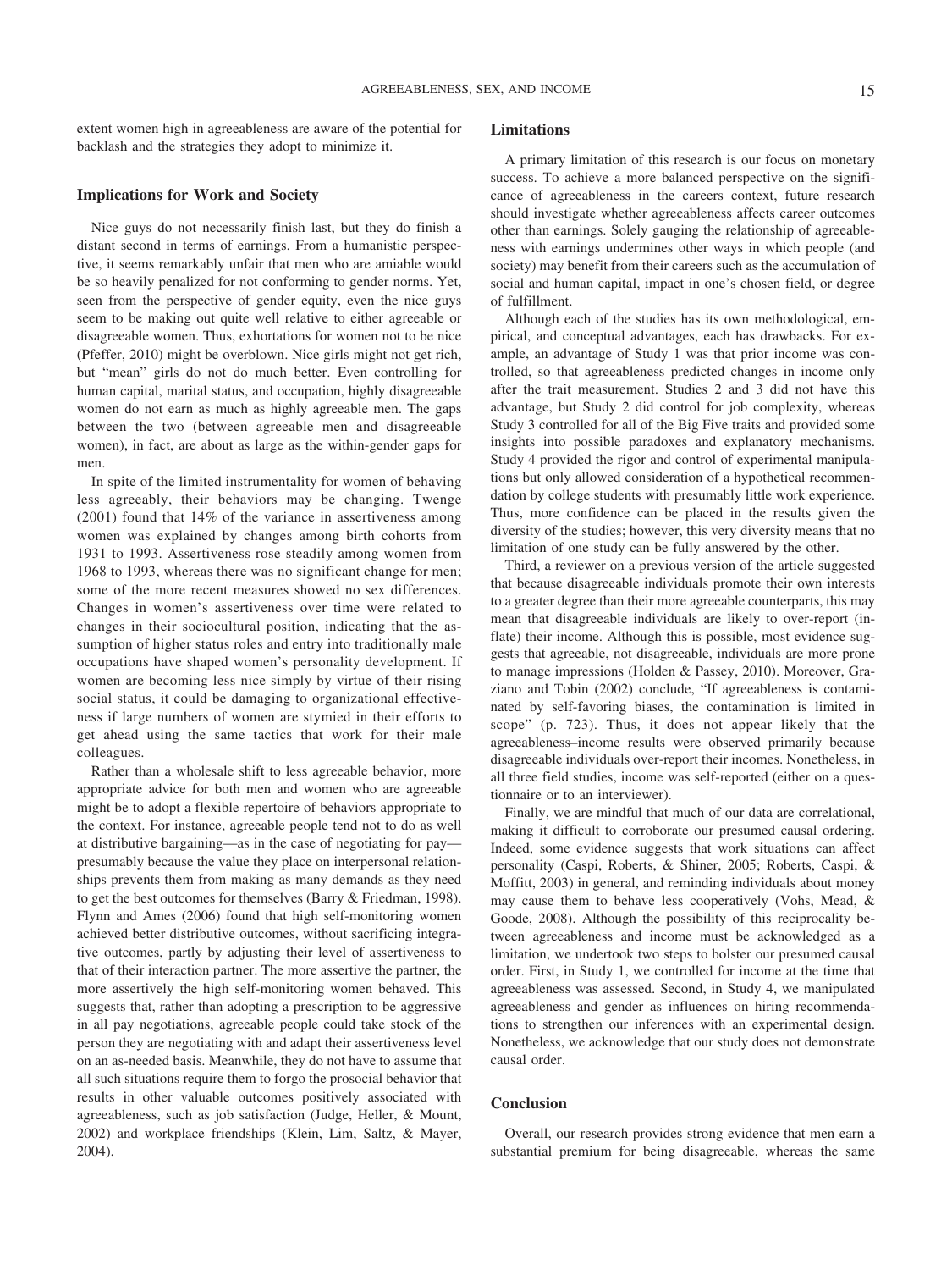behavior has little effect on women's income. In general, whether agreeable or not, men still earn more than women. These tendencies hold across cohorts and across occupations. Given the positive contributions made by agreeable people, demonstrated in prior research, it seems that the income penalty for agreeableness is out of proportion with its performance effects. Rather, for men and for women, the effects may be due more to expectations for behavior appropriate to one's gender. This research raises important questions about the standards according to which people are evaluated and sheds further light on the issue of wage inequalities. In particular, it serves as a caveat to popular sources of career advice that either exhort people to be nice— or not. Closing the gender gap seems to hinge less on changing women's behavior than it does on changing the minds of decision makers.

#### **References**

- Abele, A. E., Cuddy, A. J. C., Judd, C. M., & Yzerbyt, V. Y. (2008). Fundamental dimensions of social judgment: A view from different perspectives. *European Journal of Social Psychology, 38,* 1063–1065.
- Abele, A. E., Uchronski, M., Suitner, C., & Wojciszke, B. (2008). Towards and operationalization of fundamental dimensions of agency and communion: Trait content ratings in five countries considering valence and frequency of word occurrence. *European Journal of Social Psychology, 38,* 1202–1217. doi:10.1002/ejsp.575
- Amabile, T. M., & Glazebrook, A. H. (1982). A negativity bias in interpersonal evaluation. *Journal of Experimental Social Psychology, 18,* 1–22. doi:10.1016/0022-1031(82)90078-6
- Ames, D. R., & Flynn, F. J. (2007). What breaks a leader: The curvilinear relation between assertiveness and leadership. *Journal of Personality and Social Psychology, 92,* 307–324. doi:10.1037/0022-3514.92.2.307
- Auster, E. R. (1989). Task characteristics as a bridge between macro and micro level research on salary inequality between men and women. *Academy of Management Review, 14,* 173–193.
- Azen, R., & Budescu, D. V. (2003). The dominance analysis approach for comparing predictors in multiple regression. *Psychological Methods, 8,* 129 –148. doi:10.1037/1082-989X.8.2.129
- Bakan, D. (1966). *The duality of human existence.* Chicago, IL: Rand McNally.
- Balch, D. R., & Armstrong, R. W. (2010). Ethical marginality: The Icarus syndrome and banality of wrongdoing. *Journal of Business Ethics, 92,* 291–303. doi:10.1007/s10551-009-0155-4
- Baldridge, D. C., Eddleston, K. A., & Veiga, J. F. (2006). Saying no to being uprooted: The impact of family and gender on willingness to relocate. *Journal of Occupational and Organizational Psychology, 79,* 131–149. doi:10.1348/096317905X53174
- Barrick, M. R., Stewart, G. L., & Piotrowski, M. (2002). Personality and job performance: Test of the mediating effects of motivation among sales representatives. *Journal of Applied Psychology, 87,* 43–51. doi: 10.1037/0021-9010.87.1.43
- Barry, B., & Friedman, R. (1998). Bargainer characteristics in distributive and integrative negotiation. *Journal of Personality and Social Psychology, 74,* 345–359. doi:10.1037/0022-3514.74.2.345
- Benyus, J. M., Bremmer, I., Pujadas, J., Christakis, N. A., Collier, P., Warnholz, J.,... Sviokla, J. (2009). Breakthrough ideas for 2009. *Harvard Business Review, 87,* 19 – 40. Retrieved from http:// search.ebscohost.com/login.aspx?direct=true&db=bth&AN=  $36193663$ &site=ehost-live
- Biddle, B. J. (1979). *Role theory: Expectations, identities, and behaviors.* New York, NY: Academic Press.
- Blau, F. D., & Ferber, M. A. (1992). *The economics of women, men, and work* (2nd ed.). Englewood Cliffs, NJ: Prentice-Hall.
- Blau, F. D., & Kahn, L. M. (1994). Rising wage inequality and the U.S. gender gap. *American Economic Review, 84,* 23.
- Blau, F. D., & Kahn, L. M. (2006). The U.S. gender pay gap in the 1990s: Slowing convergence. *Industrial and Labor Relations Review, 60,* 45– 66.
- Bouchard, T. J., & Loehlin, J. C. (2001). Genes, evolution, and personality. *Behavior Genetics, 31,* 243–273. doi:10.1023/A:1012294324713
- Bozionelos, N. (2004). The relationship between disposition and career success: A British study. *Journal of Occupational and Organizational Psychology, 77,* 403– 420. doi:10.1348/0963179041752682
- Brescoll, V. L., & Uhlmann, E. L. (2005). Attitudes toward traditional and nontraditional parents. *Psychology of Women Quarterly, 29,* 436 – 445. doi:10.1111/j.1471-6402.2005.00244.x
- Brescoll, V. L., & Uhlmann, E. L. (2008). Can an angry woman get ahead? Status conferral, gender, and expression of emotion in the workplace. *Psychological Science, 19,* 268 –275. doi:10.1111/j.1467-9280 .2008.02079.x
- Bureau of Labor Statistics. (2006, January). *Employment & earnings.* Washington, DC: U.S. Census Bureau.
- Campbell, W. K., Bonacci, A. M., Shelton, J., Exline, J. J., & Bushman, B. J. (2004). Psychological entitlement: Interpersonal consequences and validation of a self-report measure. *Journal of Personality Assessment, 83,* 29 – 45. doi:10.1207/s15327752jpa8301\_04
- Caspi, A., Roberts, B. W., & Shiner, R. L. (2005). Personality development: Stability and change. *Annual Review of Psychology, 56,* 453– 484. doi:10.1146/annurev.psych.55.090902.141913
- Chow, G. C. (1960). Tests of equality between sets of coefficients in two linear regressions. *Econometrica, 28,* 591– 605. doi:10.2307/1910133
- Clogg, C. C., Petkova, E., & Haritou, A. (1995). Statistical methods for comparing regression coefficients between models. *American Journal of Sociology, 100,* 1261–1293. doi:10.1086/230638
- Coltrane, S. (1989). Household labor and the routine production of gender. *Social Problems, 36,* 473– 490. doi:10.1525/sp.1989.36.5.03x0006f
- Costa, P. T., Jr., Terracciano, A., & McCrae, R. R. (2001). Gender differences in personality traits across cultures: Robust and surprising findings. *Journal of Personality and Social Psychology, 81,* 322–331. doi:10.1037/0022-3514.81.2.322
- Costa, P. T., Jr., & McCrae, R. R. (1992). *The NEO PI-R professional manual.* Odessa, FL: Psychological Assessment Resources.
- Crocker, J., & Canevello, A. (2008). Creating and undermining social support in communal relationships: The role of compassionate and self-image goals. *Journal of Personality and Social Psychology, 95,* 555–575. doi:10.1037/0022-3514.95.3.555
- Cuperman, R., & Ickes, W. (2009). Big Five predictors of behavior and perceptions in initial dyadic interactions: Personality similarity helps extraverts and introverts, but hurts "disagreeables." *Journal of Personality and Social Psychology, 97,* 667– 684. doi:10.1037/a0015741
- Decuyper, M., De Pauw, S., De Fruyt, F., De Bolle, M., & De Clercq, B. J. (2009). A meta-analysis of psychopathy-, antisocial PD- and FFM associations. *European Journal of Personality, 23,* 531–565. doi:10 .1002/per.729
- Derefinko, K. J., & Lynam, D. R. (2006). Convergence and divergence among self-report psychopathy measures: A personality-based approach. *Journal of Personality Disorders, 20,* 261–280. doi:10.1521/pedi .2006.20.3.261
- DeYoung, C. G., Quilty, L. C., & Peterson, J. B. (2007). Between facets and domains: 10 aspects of the Big Five. *Journal of Personality and Social Psychology, 93,* 880 – 896. doi:10.1037/0022-3514.93.5.880
- Deutsch, F. M., & Saxon, S. E. (1998). Traditional ideologies, nontraditional lives. *Sex Roles: A Journal of Research, 38,* 331–362.
- Digman, J. M. (1997). Higher-order factors of the Big Five. *Journal of Personality and Social Psychology, 73,* 1246 –1256. doi:10.1037/0022- 3514.73.6.1246
- Duncan, K. C., & Prus, M. J. (1992). Atrophy rates for intermittent employment for married and never-married women: A test of human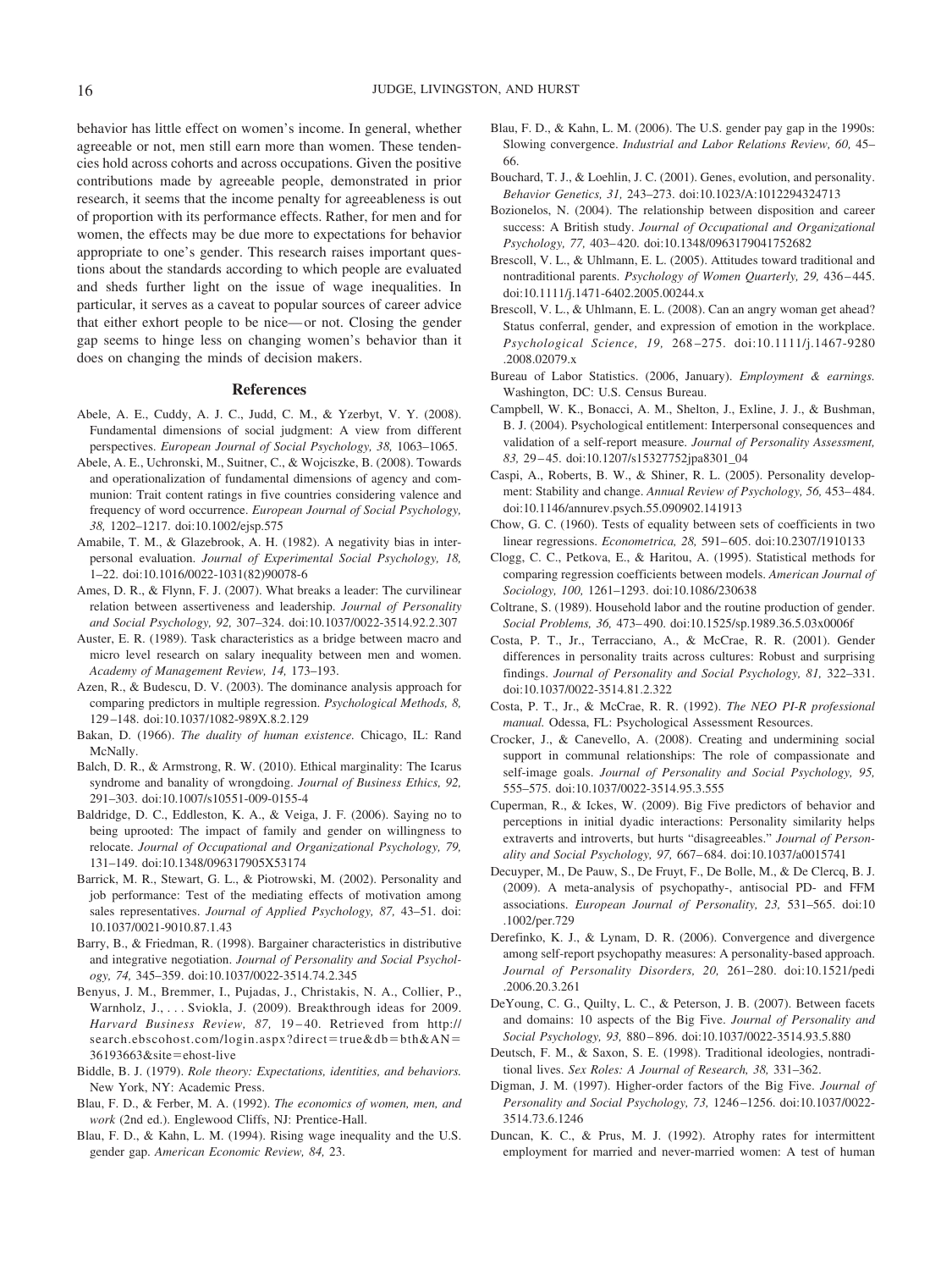capital theory of occupational sex segregation. *Quarterly Review of Economics and Finance, 32,* 27–37.

- Dunn, W. S., Mount, M. K., Barrick, M. R., & Ones, D. S. (1995). Relative importance of personality and general mental ability in managers' judgments of applicant qualifications. *Journal of Applied Psychology, 80,* 500 –509. doi:10.1037/0021-9010.80.4.500
- Eagly, A. (1987). *Sex differences in social behavior: A social-role interpretation.* Hillsdale, NJ: Erlbaum.
- Eagly, A. H., & Karau, S. J. (2002). Role congruity theory of prejudice toward female leaders. *Psychological Review, 109,* 573–598. doi: 10.1037/0033-295X.109.3.573
- Eagly, A., Makhijani, M., & Klonsky, B. (1992). Gender and the evaluation of leaders: A meta-analysis. *Psychological Bulletin, 111,* 3–22. doi: 10.1037/0033-2909.111.1.3
- Eagly, A. H., & Steffen, V. J. (1984). Gender stereotypes stem from the distribution of women and men into social roles. *Journal of Personality and Social Psychology, 46,* 735–754.
- Eagly, A. H., Wood, W., & Diekman, A. B. (2000). Social role theory of sex differences and similarities: A current appraisal. In T. Eckes & H. M. Trautner (Eds.), *The developmental social psychology of gender* (pp. 123–174). Mahwah, NJ: Erlbaum.
- Eden, D. (1984). Self-fulfilling prophecy as a management tool: Harnessing Pygmalion. *Academy of Management Review, 9,* 64 –73.
- Edwards, J. R. (1995). Alternatives to difference scores as dependent variables in the study of congruence in organizational research. *Organizational Behavior and Human Decision Processes, 64,* 307–324. doi: 10.1006/obhd.1995.1108
- Fleeson, W., & Gallagher, P. (2009). The implications of Big Five standing for trait manifestation in behavior: Fifteen experience-sampling studies and a meta-analysis. *Journal of Personality and Social Psychology, 97,* 1097–1114. doi:10.1037/a0016786
- Flynn, F. J., & Ames, D. (2006). What's good for the goose may not be good for the gander: The benefits of self-monitoring for men and women. *Journal of Applied Psychology, 91,* 272–283. doi:10.1037/ 0021-9010.91.2.272
- Gelissen, J. P. T., & de Graaf, P. M. (2006). Personality, social background, and occupational career success. *Social Science Research, 35,* 702–726. doi:10.1016/j.ssresearch.2005.06.005
- George, J. H., & Boller, P. F. (1989). *They never said it: A book of fake quotes, misquotes, and misleading attributions.* Oxford, England: Oxford University Press.
- Grant, A. M., & Gino, F. (2010). A little thanks goes a long way: Explaining why gratitude expressions motivate prosocial behavior. *Journal of Personality and Social Psychology, 98,* 946 –955. doi:10.1037/ a0017935
- Graziano, W. G., & Eisenberg, N. (1997). Agreeableness: A dimension of personality. In R. Hogan, S. Briggs, & J. Johnson (Eds.), *Handbook of personality psychology* (pp. 795– 824). San Diego, CA: Academic Press.
- Graziano, W. G., Habashi, M. M., Sheese, B. E., & Tobin, R. M. (2007). Agreeableness, empathy, and helping: A Person  $\times$  Situation perspective. *Journal of Personality and Social Psychology, 93,* 583–599. doi: 10.1037/0022-3514.93.4.583
- Graziano, W. G., & Tobin, R. M. (2002). Agreeableness: Dimension of personality or social desirability artifact? *Journal of Personality, 70,* 695–727. doi:10.1111/1467-6494.05021
- Heilman, M. E., & Chen, J. J. (2005). Same behavior, different consequences: Reactions to men's and women's altruistic citizenship behavior. *Journal of Applied Psychology, 90,* 431– 441. doi:10.1037/0021- 9010.90.3.431
- Heilman, M., & Okimoto, T. (2007). Why are women penalized for success at male tasks? The implied communality deficit. *Journal of Applied Psychology, 92,* 81–92. doi:10.1037/0021-9010.92.1.81

Heilman, M., & Wallen, A. (2010). Wimpy and undeserving of respect:

Penalties for men's gender-inconsistent success. *Journal of Experimental Social Psychology, 46,* 664 – 667. doi:10.1016/j.jesp.2010.01.008

- Heilman, M., Wallen, A., Fuchs, D., & Tamkins, M. (2004). Penalties for success: Reactions to women who succeed at male gender-typed tasks. *Journal of Applied Psychology, 89,* 416 – 427. doi:10.1037/0021- 9010.89.3.416
- Hofstede, G. (1980). *Culture's consequences: International differences in work-related values.* Newbury Park, CA: Sage.
- Hogan, J., & Holland, B. (2003). Using theory to evaluate personality and job-performance relations: A socioanalytic perspective. *Journal of Applied Psychology, 88,* 100 –112. doi:10.1037/0021-9010.88.1.100
- Hogan, R. (1983). A socioanalytic theory of personality. In M. M. Page (Ed.), *1982 Nebraska symposium on motivation* (pp. 55– 89). Lincoln, NE: University of Nebraska Press.
- Holden, R. R., & Passey, J. (2010). Socially desirable responding in personality assessment: Not necessarily faking and not necessarily substance. Personality and Individual Differences, 49, 446-450. doi: 10.1016/j.paid.2010.04.015
- Horrell, E. (2006). *The kindness revolution.* New York, NY: AMACOM.
- Hurtz, G. M., & Donovan, J. J. (2000). Personality and job performance: The Big Five revisited. *Journal of Applied Psychology, 85,* 869 – 879. doi:10.1037/0021-9010.85.6.869
- Ilies, R., Scott, B. A., & Judge, T. A. (2006). The interactive effects of personal traits and experienced states on intraindividual patterns of citizenship behavior. *Academy of Management Journal, 49,* 561–575. doi:10.5465/AMJ.2006.21794672
- Jackson, L. A., & Grabski, S. V. (1988). Perceptions of fair pay and the gender wage gap. *Journal of Applied Social Psychology, 18, 606–625*.
- Jensen-Campbell, L. A., Adams, R., Perry, D. G., Workman, K. A., Furdella, J. Q., & Egan, S. K. (2002). Agreeableness, extraversion, and peer relations in early adolescence: Winning friends and deflecting aggression. *Journal of Research in Personality, 36,* 224 –251. doi: 10.1006/jrpe.2002.2348
- Jensen-Campbell, L. A., Knack, J. M., & Gomez, H. L. (2010). The psychology of nice people. *Social and Personality Psychology Compass, 4,* 1042–1056. doi:10.1111/j.1751-9004.2010.00307.x
- Jensen-Campbell, L. A., Knack, J. M., Waldrip, A. M., & Campbell, S. D. (2007). Do Big Five personality traits associated with self-control influence the regulation of anger and aggression? *Journal of Research in Personality, 41,* 403– 424. doi:10.1016/j.jrp.2006.05.001
- John, O. P. (1990). The "Big Five" factor taxonomy: Dimensions of personality in the natural language and in questionnaires. In L. A. Pervin (Ed.), *Handbook of personality: Theory and research* (pp. 66-100). New York, NY: Guilford Press.
- Judge, T. A., Heller, D., & Mount, M. K. (2002). Five-factor model of personality and job satisfaction: A meta-analysis. *Journal of Applied Psychology, 87,* 530 –541.
- Kasser, T., & Ryan, R. M. (1993). A dark side of the American dream: Correlates of financial success as a central life aspiration. *Journal of Personality and Social Psychology, 65,* 410 – 422. doi:10.1037/0022- 3514.65.2.410
- Kennedy, P. (2003). *A guide to econometrics* (5th ed.). Cambridge, MA: MIT Press.
- Klein, K. J., Lim, B. C., Saltz, J. L., & Mayer, D. M. (2004). How do they get there? An examination of the antecedents of network centrality in team networks. *Academy of Management Journal, 47,* 952–963. doi: 10.2307/20159634
- Le, H., Oh, I., Robbins, S. B., Ilies, R., Holland, E., & Westrick, P. (2011). Too much of a good thing: Curvilinear relationships between personality traits and job performance. *Journal of Applied Psychology, 96,* 113–133. doi:10.1037/a0021016
- LeBreton, J. M., Ployhart, R. E., & Ladd, R. T. (2004). A Monte Carlo comparison of relative importance methodologies. *Organizational Research Methods, 7,* 258 –282. doi:10.1177/1094428104266017